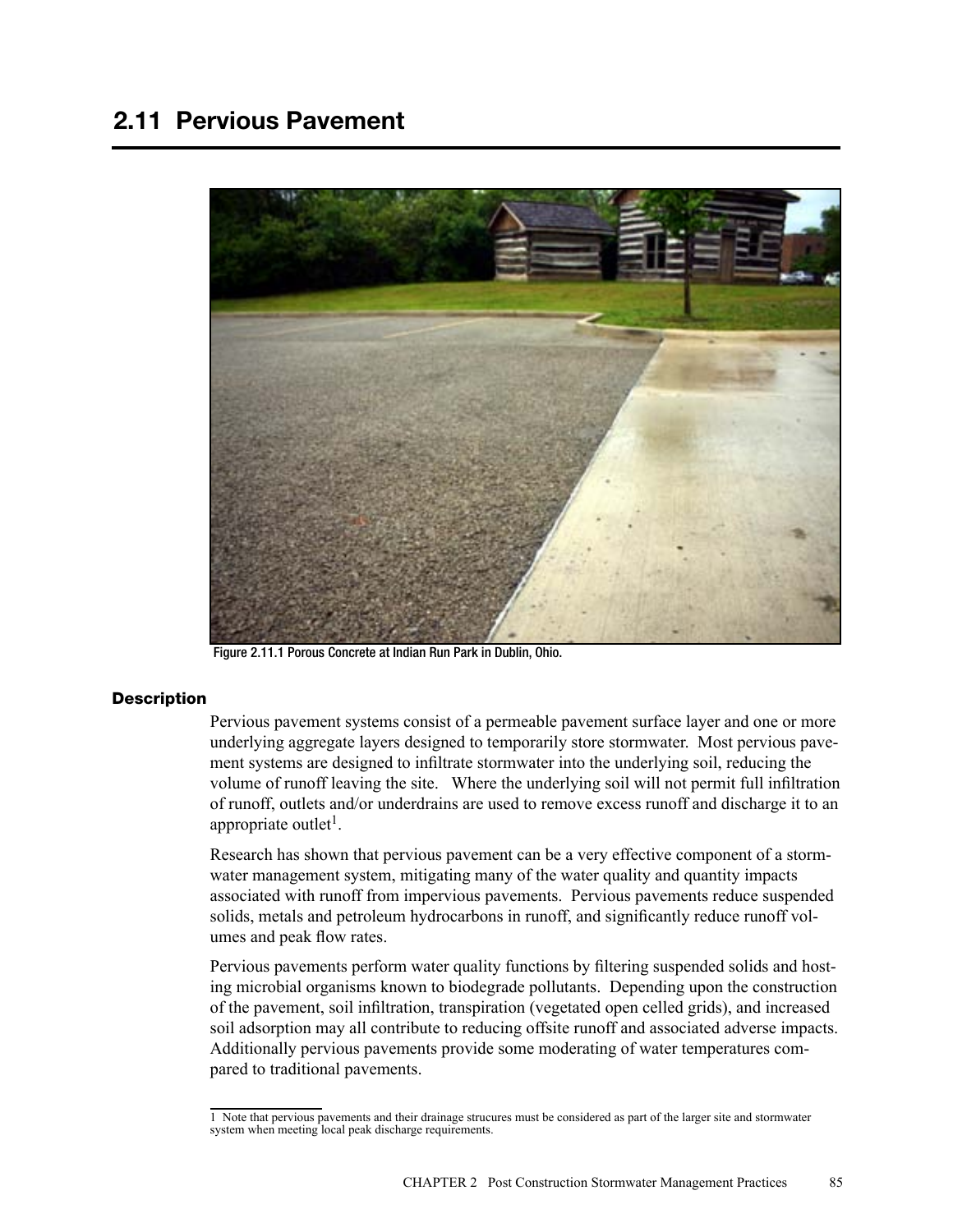There are a variety of pervious pavement surfaces available in the commercial marketplace, including pervious concrete, porous asphalt, permeable interlocking concrete pavers, clay pavers, concrete grid pavers, and plastic grid pavers. While the design specifics vary for each product, pervious pavements have the same general structural components detailed in this practice.

There are several examples of pervious pavement installations that are still functioning well after 15 or 20 years (see e.g., Adams, 2003). If designed, constructed, and maintained according to the following guidelines, pervious pavements should have life spans comparable to traditional pavements.

### Condition where practice applies and settings to avoid

Pervious pavement can be used in most settings where traditional pavements are used. It is especially well suited to parking lots, sidewalks, playgrounds and plazas. Pervious pavement can be used in driveways if the homeowner is aware of the stormwater management function and subsequent maintenance requirements of the pavement.

*Areas of Heavy Traffic* - Pervious pavement typically is not suitable for areas that experience high traffic loads or high vehicle weight traffic such as busy roadways or travel lanes in heavily used parking lots. However, pervious pavement is suited for parking lanes on roadways and in parking lots. When it is necessary to use traditional pavement for traffic lanes, runoff can be directed as sheet flow to pervious pavement areas.

*Areas of Potential Groundwater Contamination* – Pervious pavements should not be used in heavy industrial developments, areas with chemical storage, fueling stations or areas with significant risk of spills that might contaminate groundwater. Pervious pavements should not be used for sites located over contaminated soils without placing an impermeable liner between the pavement structure and soils.

#### *Other Sites to Avoid*

*Unstable slope areas* – pervious pavement should not be used in slip prone areas where concentrated infiltration may exacerbate slope instability

*Steep slopes* - areas with slopes steeper than 10 percent present design challenges that are difficult to overcome

*Sediment sources* - sites with sources of sediment (from vehicles, bare soils, spoil piles, sand storage, etc.) should be separated from pervious pavements with filter strips or other sediment removal practices.

# Anticipated Performance

Pervious pavements are projected to perform well in reducing the annual load of suspended solids, metals and hydrocarbons in runoff, and significantly reduce runoff volumes and peak flow rates. Pervious pavements filter solids in the pavement layer and may completely remove them in the matrix of the sub-pavement layers depending upon the nature of the subgrade and designed drainage of the system. Though this varies with design; filtering, detention, adsorption processes all contribute to some degree in reducing pollutants in contributed flows and offsite runoff. Pervious pavements also buffer water temperatures. Increased infiltration into the subgrade soils contributes to the highest removal of pollutants from site runoff, although some pollutants such as soluble nutrients, chlorides or sodium raise concern for groundwater pollution.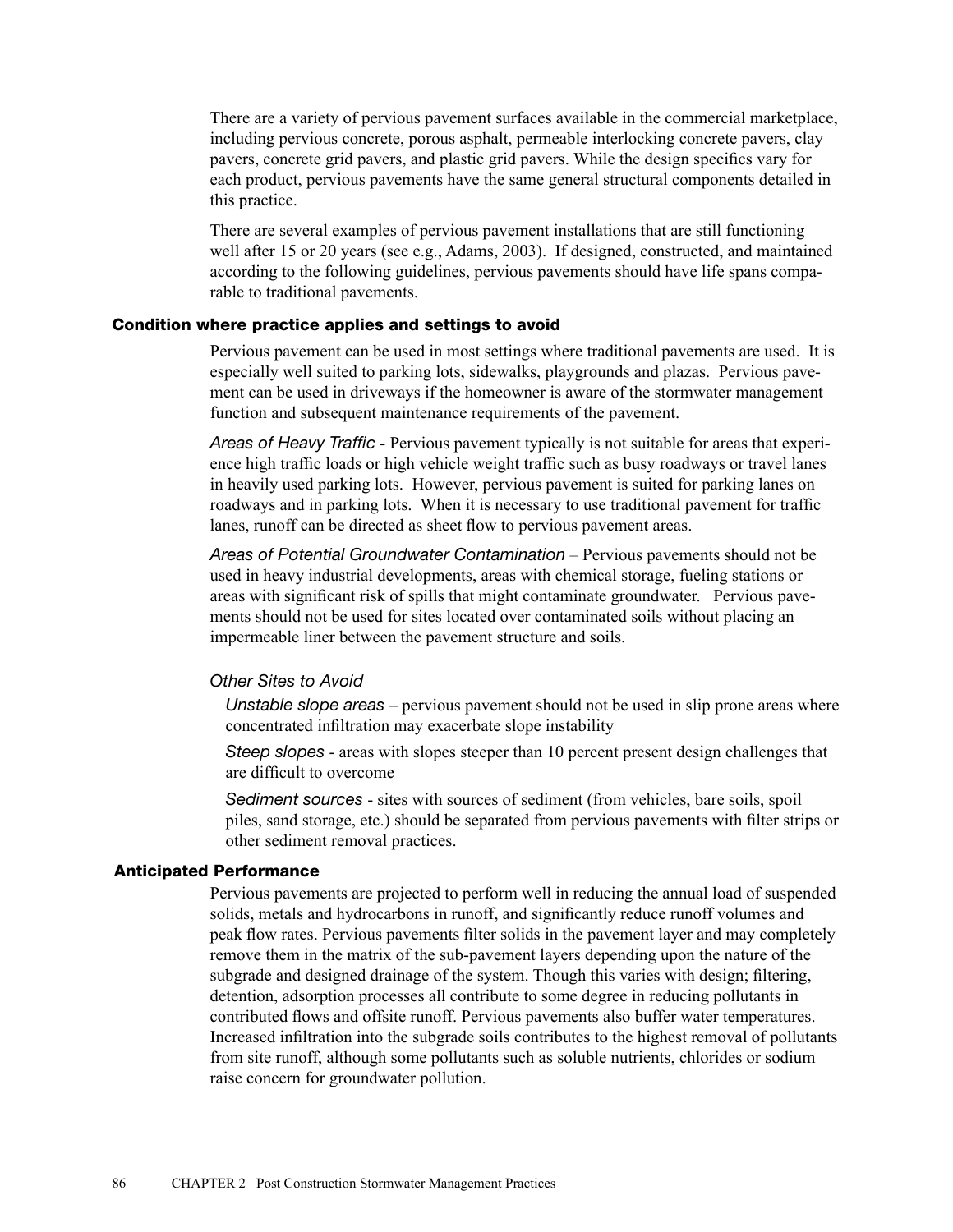| Category                               | Subcategory                         | <b>Full WOv Infiltration</b>                                                                                                                                                                                                                           | <b>Partial Infiltration</b> | No Infiltration |
|----------------------------------------|-------------------------------------|--------------------------------------------------------------------------------------------------------------------------------------------------------------------------------------------------------------------------------------------------------|-----------------------------|-----------------|
| <b>Runoff Water Quality</b>            | Suspended Solids*                   | $>90\%$                                                                                                                                                                                                                                                | 80-90%                      | 80%             |
|                                        | Phosphorus*                         | Medium                                                                                                                                                                                                                                                 | Medium                      | Medium          |
|                                        | Nitrogen/Nitrates*                  | Low                                                                                                                                                                                                                                                    | Low                         | Low             |
|                                        | <b>Heavy Metals</b>                 | High                                                                                                                                                                                                                                                   | High                        | High            |
|                                        | <b>Bacteria</b>                     | Not clear at this time. Other practices using media filtration do treat<br>bacteria. Using a sand layer may enhance this.                                                                                                                              |                             |                 |
|                                        | <b>Thermal</b>                      | Pervious pavements with a reservoir storing the WQv or most of that<br>volume are expected to provide good thermal attenuation, but this<br>will vary based on the particular design (i.e. material, the storage<br>volume, outlet configuration etc.) |                             |                 |
|                                        | <b>Oil and Grease</b>               | High                                                                                                                                                                                                                                                   | High                        | High            |
|                                        | <b>Poly Aromatic</b><br>Hydrocarbon | Reduced compared to runoff from traditional ashalt                                                                                                                                                                                                     |                             |                 |
|                                        | Chlorides & Sodium**                | Not controlled.                                                                                                                                                                                                                                        |                             |                 |
| <b>Runoff Volume</b><br>Reduction      |                                     | 85-90%                                                                                                                                                                                                                                                 | %WQv-captured *<br>85%      |                 |
| Recharge                               |                                     | High                                                                                                                                                                                                                                                   | Medium                      | Not at all.     |
| <b>Runoff Time of</b><br>Concentration |                                     | Improved lag time, but varies with design.                                                                                                                                                                                                             |                             |                 |
| <b>Peak Flow Attenuation</b>           |                                     | Significant peak flow attenuation, but varies with design.                                                                                                                                                                                             |                             |                 |

*Table 2.11.1 Anticipated performance of pervious pavements.*

\* There would be an expected improvement with the addition of sand layers and/or vegetative systems.

\*\* May be a significant groundwater concern depending upon winter application practices.

# Planning Considerations

*Preliminary Site Evaluation* - The overall site should be evaluated for potential pervious pavement/infiltration areas early in the design process, as effective pervious pavement design requires consideration of soils, grading, outlets, groundwater, and other site infrastructure.

*Size of Project* – Small projects such as walkways, or driveways with limited traffic may not have associated requirements for treating or storing stormwater. Therefore small scale projects may not need the depth of stone reservoir described in this practice. There are still numerous benefits to applying pervious pavements even with less stone subbase than this practice describes. For small scale practices where local or state regulations do not require treating the water quality volume, manufacturer recommendations should be consulted.

*Soils* - Pervious pavements may be used on any soil type, although soil conditions determine whether an underdrain is needed. Less permeable soils (most Hydrologic Soil Group C or D soils, some HSG B soils) usually require an underdrain, whereas soils with higher permeability (HSG A, and some HSG B soils) often do not. Estimates of soil permeability are available based on soil type, but designers should verify underlying soil permeability rates before proceeding with site and stormwater system design (see discussion below). Special measures may be needed when pervious pavement will overlay high shrink-swell soils in order to limit moisture or to stabilize these soils.

*Subgrade Compaction* - One of the major benefits of pervious pavement is runoff volume reduction from infiltration into underlying soils. Subgrade compaction severely limits the infiltration capacity of the underlying soil. For pervious pavement systems with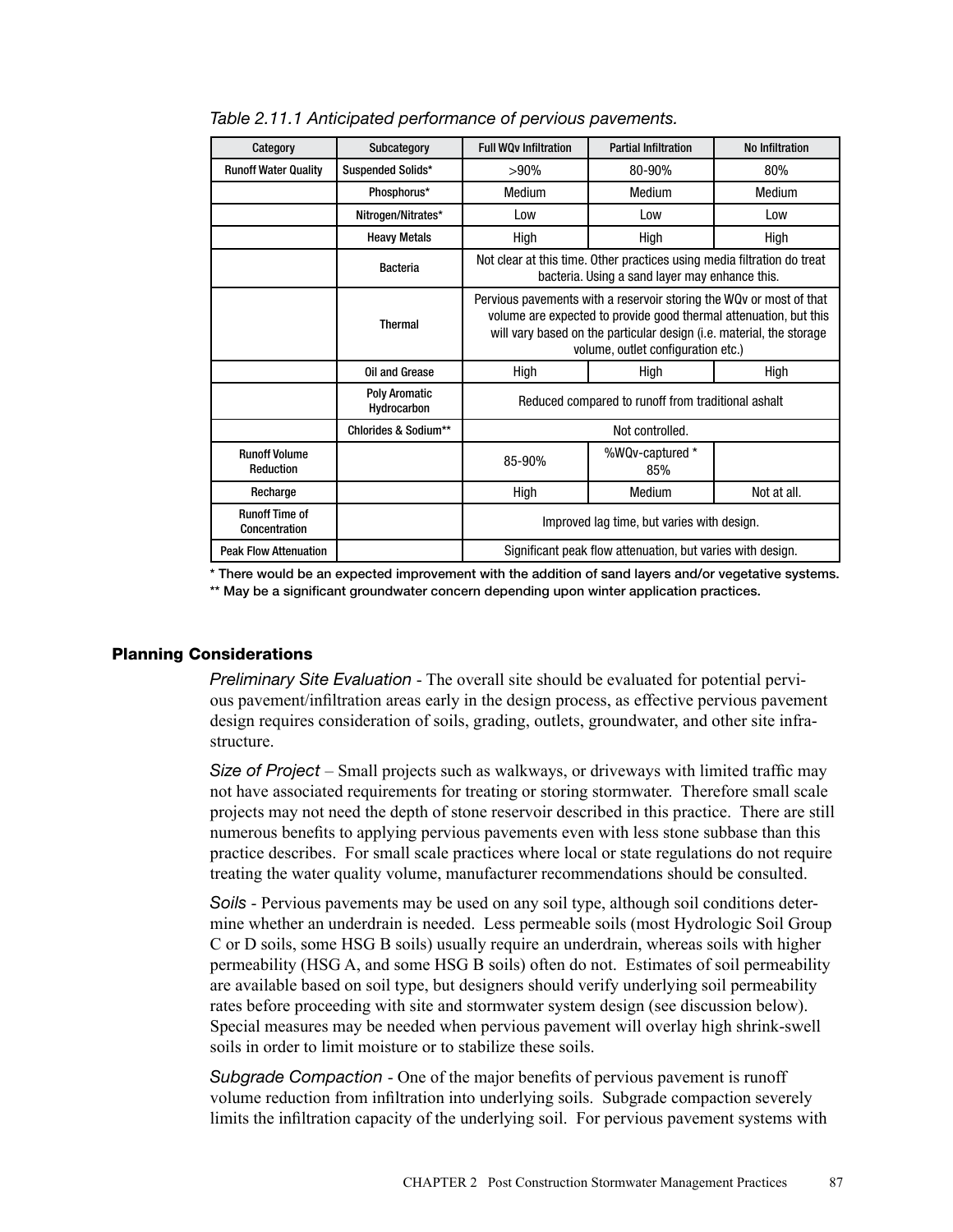an infiltration component, the subgrade should not be compacted according to traditional pavements. Structural integrity of pervious pavements is ensured through several mechanisms other than subgrade compaction (see discussion below). If the structural design of the pavement section requires subgrade compaction to achieve the required design strength or to minimize the possibility of pavement failure, then soil permeability should be measured based on the required subgrade design.

*Separation Distances* - Pervious pavements should not be located or used where their installation would: create a significant risk for basement seepage or flooding; interfere with public or private wells, septic or sewage disposal systems; or cause problematic groundwater issues. These issues should be evaluated and potential problems avoided by the designer.

Horizontal Separation Distances

- separation from buildings pervious pavement systems should be installed at least 10' away from up-gradient building foundations and 100' from down-gradient foundations, unless an acceptable barrier is provided or the building foundation can adequately handle additional water;
- sanitary sewers care should be taken to minimize infiltration of runoff into sanitary sewers and building laterals;
- septic systems pervious pavement should be installed no closer than 100' from a septic system or leach bed; when this or any infiltration BMP is located up-gradient, appropriate perimeter drainage should be used to prevent flows from reaching the septic system;
- drinking water wells pervious pavement should not be located within 25' of a private drinking water well or within the sanitary isolation radius of a public drinking water supply well. (The isolation radius ranges from 50 to 300 feet, and is based on the well's average daily pumpage; see the chart below.) If it is necessary to pave within the sanitary isolation radius, use of an impermeable bottom liner and an underdrain discharging beyond the isolation radius is recommended, especially if the pavement will support motorized vehicles.

| Feature protected by setback             | Setback Distance (feet)                                                                                                          |                                  |  |
|------------------------------------------|----------------------------------------------------------------------------------------------------------------------------------|----------------------------------|--|
| <b>Building Foundations or basements</b> | At least 10' downgradient or 100' upgradient of foundations                                                                      |                                  |  |
|                                          |                                                                                                                                  |                                  |  |
| <b>Septic Systems</b>                    | At least 100' separation                                                                                                         |                                  |  |
| <b>Private Well</b>                      | At least 25' (See OAC 3701-28-10)                                                                                                |                                  |  |
| <b>Public Well</b>                       | 50 - 300 ft minimum depending upon Average Daily Water Demand (based<br>upon sanitary isolation distance found in OAC 3745-9-04) |                                  |  |
|                                          | Average Daily Pumpage (Q) (gal/day)                                                                                              | Sanitary Isolation Radius (feet) |  |
|                                          | 0-2500                                                                                                                           | 50                               |  |
|                                          | 2501-10,000                                                                                                                      | Square root of Q                 |  |
|                                          | $10,001 - 50,000$                                                                                                                | $50 + 0/200$                     |  |
|                                          | Over 50,000                                                                                                                      | 300                              |  |
| Source Water Protection Area             | See Ohio EPA Source Water Protection Area. Each area may have its own<br>specific requirements.                                  |                                  |  |

| Table 2.11.2 Horizontal separation distances. |  |  |
|-----------------------------------------------|--|--|
|-----------------------------------------------|--|--|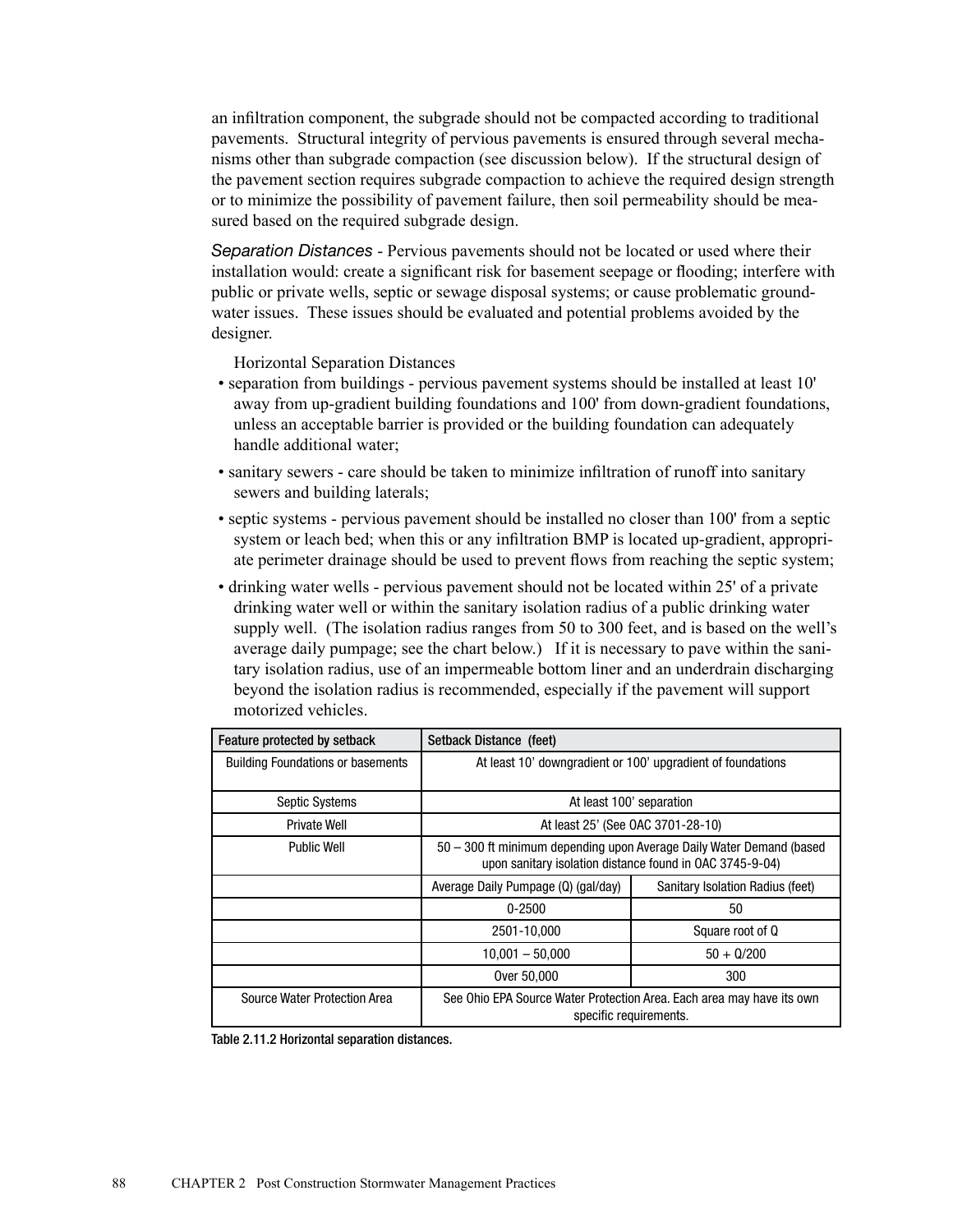Vertical Separation Distances - Give special consideration to the following situations:

- Infiltrating pervious pavement systems with recharge layers located over soils with ground water tables that reach within 2 feet of the subgrade infiltration bed.
- Infiltrating pervious pavement systems with recharge layers located over impermeable bedrock within 2 feet of the subgrade infiltration bed.

These situations are likely to result in mounding of stormwater to the level of the infiltration bed for extended periods, especially during the spring. These systems may still help meet watershed management goals - for example, baseflow maintenance and temperature moderation during summer low-flow periods. However, a more thorough mapping and modeling of surface and subsurface hydrology is necessary to prevent unintended consequences. The pavement system configuration and drainage system should be modified to achieve stormwater management goals while minimizing unintended consequences.

Soil surveys can be used as rough guidance during initial planning and site layout to identify areas where shallow water tables or shallow bedrock may be a concern. However, in areas where these concerns are known, a professional geotechnical engineer and/or professional soil scientist should be contracted to take core samples to a depth of 6 ft below the proposed subgrade depth and report: depth to bedrock, any layering of the subgrade representing significant changes in texture or structure, the particle size distribution of the subgrade soil, the particle size distribution of any deeper layers, and depth to water table (ideally the water table will be checked between late March to early May when the water table is highest).

*Groundwater Concerns* – Pervious pavement, as with any infiltrating practice, requires the designer to consider the potential for adversely impacting groundwater. Elevated pollution sources or areas with high risk of toxic spills should not be directed to pervious pavement without appropriate pretreatment.. Examples include maintenance yards where salt storage or distribution takes place, airport areas where deicing occurs, fueling stations and composting facilities.

Development sites that include both relatively clean runoff (e.g., rooftop runoff) and dirtier runoff (e.g., from a maintenance yard or material storage area) should consider separate stormwater management systems appropriate to the specific runoff source. In such a scenario, rooftop runoff or runoff from office parking could be safely directed to an infiltrating BMP without pretreatment, whereas runoff from a maintenance yard should be treated in a separate facility designed to minimize potential negative impacts to groundwater. Such areas should be separated with physical barriers (fence, curb, etc.) to minimize tracking of pollutants into "clean" runoff areas.

*Karst Terrain* - Active karst regions are found in parts of Ohio (Hull, 1999; ODNR, 1999), and complicate development and stormwater system design. The use of permeable pavement or other infiltration BMPs in karst regions may promote the formation of sinkholes. In karst regions, a detailed geotechnical survey should be conducted to the satisfaction of the local approval authority. Permeable pavement designs in karst should exceed the minimum vertical separations recommended above and consider the use of an impermeable bottom liner and an underdrain. Additionally they should not receive runoff from other (external) impervious areas.

*Freeze-Thaw* - Water entrapped in the pavement course during freezing and thawing cycles will result in cracking, scaling and/or deterioration of the pavement (NRMCA, 2004). Therefore, the pavement structure and drainage system should be designed to ensure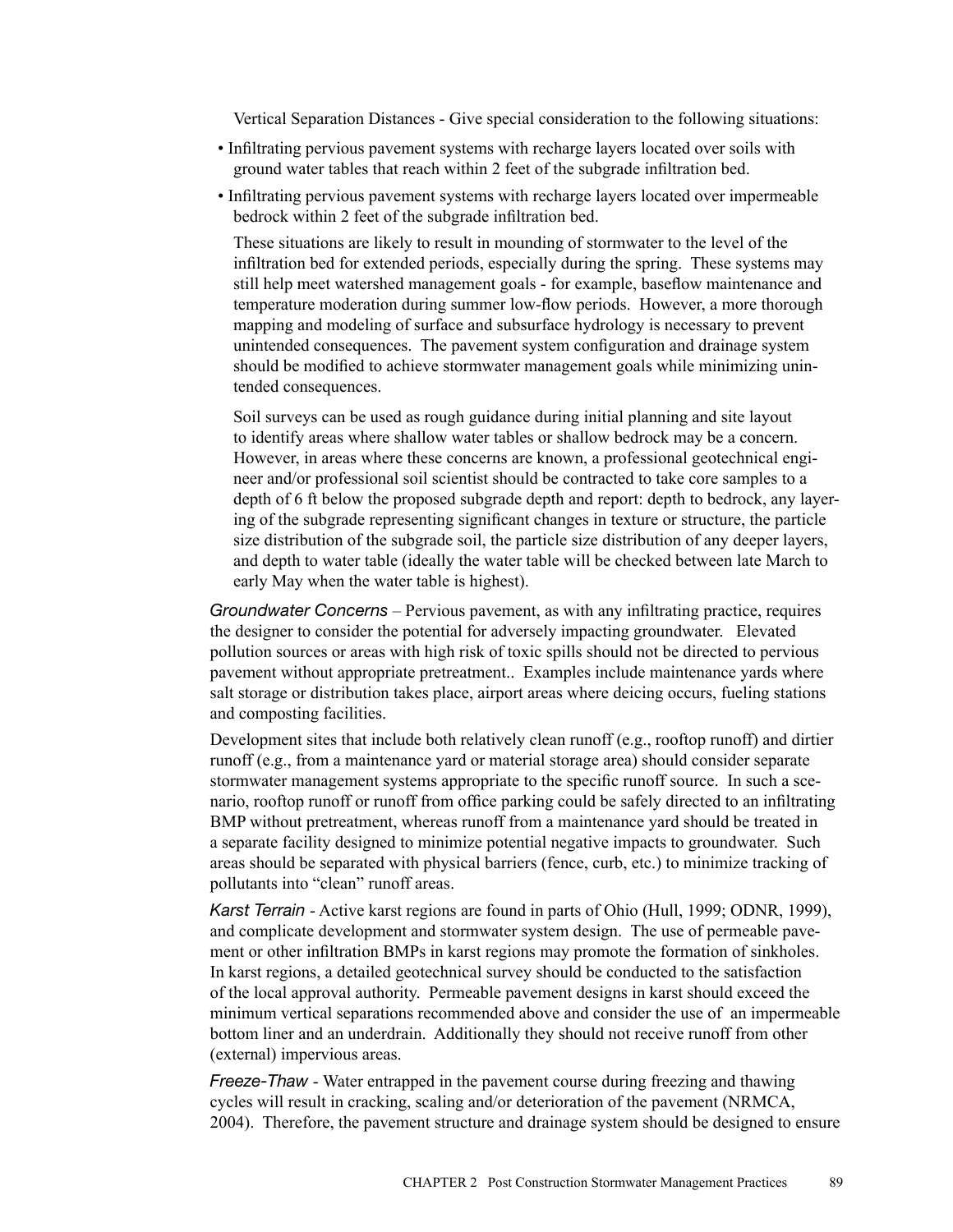free drainage of the pavement surface and to prevent ponding into the pavement structure.

*Frost Heave* - Frost heave occurs when underground water accumulates in ice formations or ice "lenses", expanding and pushing the pavement structure upward resulting in uneven pavement (Leming et al., 2007) . Unlike their traditional counterparts, pervious pavements are specifically designed to introduce water below the pavement surface. Therefore, the pavement structure and drainage system should be appropriate for the subgrade soils (Leming et al., 2007; UNH, 2009).

One recommendation is to increase pavement thickness to accommodate the extra load carried by the surface course during spring thaw (Leming et al., 2007). This is reflected in some guidance for specific pavement surfaces (see e.g., ORMCA, 2009).

Frost heave is a serious concern for finer textured soils. Sands and coarser aggregates are much less susceptible to frost heave. One straightforward approach to minimize frost heave is to provide a base aggregate course thickness to minimize the formation of ice in the underlying subgrade. The University of New Hampshire Stormwater Center (UNH, 2009) recommends that the thickness of the pervious pavement structure (i.e., pavement plus subbase thickness) be a minimum of 0.65 x design frost depth for the location. Local maximum frost penetration depth oftentimes can be provided by the local building authority. In the absence of locally available information, the following table can be used.

| <b>Located North of Latitude</b> | Max. Frost Depth (inches) | <b>Min. Recommended Thickness</b><br>(0.65 x Max Frost Depth in inches) |  |
|----------------------------------|---------------------------|-------------------------------------------------------------------------|--|
| 38.3                             | 24                        | 16                                                                      |  |
| 38.7                             | 26                        | 17                                                                      |  |
| 39.0                             | 28                        | 18                                                                      |  |
| 39.3                             | 30                        | 20                                                                      |  |
| 39.7                             | 32                        | 21                                                                      |  |
| 40.0                             | 34                        | 22                                                                      |  |
| 40.3                             | 36                        | 24                                                                      |  |
| 40.7                             | 38                        | 25                                                                      |  |
| 41.0                             | 40                        | 26                                                                      |  |
| 41.3                             | 42                        | 27                                                                      |  |
| 41.7                             | 44                        | 29                                                                      |  |
| 42.0                             | 46                        | 30                                                                      |  |

Table 2.11.3 Frost depth and minimum recommended pavement system (pavement + sub-base) thickness by latitude (interpolated from Fig. 13 in Floyd, 1978; http://www.ngs. noaa.gov/PUBS\_LIB/GeodeticBMs/#figure13)

*Grading* – The bottom of the infiltration bed should be level or nearly level. Sloping bed bottoms will lead to poor distribution and reduced infiltration. It is recommended pervious pavement slopes be less than 5% to optimize the ponding depth under the pavement surface. If pavement slopes cannot be reduced, infiltration beds may be placed along a slope by benching or terracing the subsurface infiltration beds to promote more uniform infiltration.

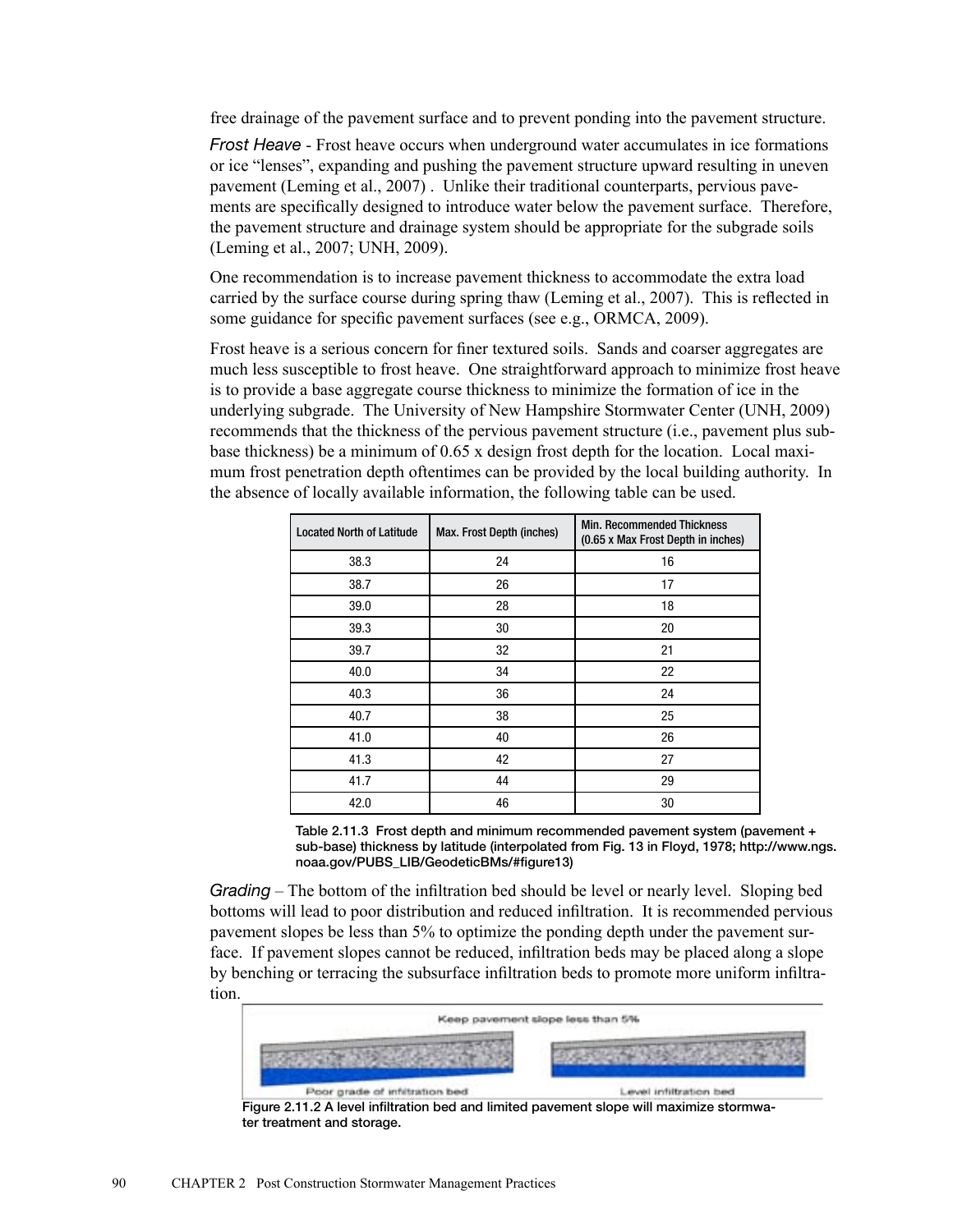

Figure 2.11.3 Terrace sloping areas to limit the pavement slope (photo credit: Brandon Andreson).

*Runoff from External Areas* - Drainage from traffic lanes or other impervious surfaces (e.g., sidewalks) can be directed to pervious pavement surface as sheet flow. The impervious area contributing runoff should be less than twice the area of pervious pavement receiving the runoff. Roof drains and leaders may connect directly to the subbase reservoir, but should be provided a means of trapping sediment prior to the subbase reservoir. Runoff from pervious areas (lawns or landscaping) or other sediment sources should not be directed onto pervious pavement.



Figure 2.11.4 Calculate "run-on" from impervious areas, making sure it does not exceed twice the pervious pavement (infiltration bed) area.

# *Sites to Use or Consider Use of an Impermeable Liner*

A liner should be used for pervious pavement systems for sites:

- all sites over contaminated (or potentially contaminated) soils
- sites with high pollution potential source areas
- sites with slip prone soils
- sites in source water protection areas

A liner may be considered for pervious pavement systems for sites with:

- subgrade soil infiltration rates less than 0.02 in/hr
- depth to bedrock or seasonal high water table less than 2 ft below subgrade infiltration bed
- karst geology

If the site requires a liner, the designer should consider whether a different BMP (e.g., bioretention, constructed wetland, wet swale) may be more appropriate.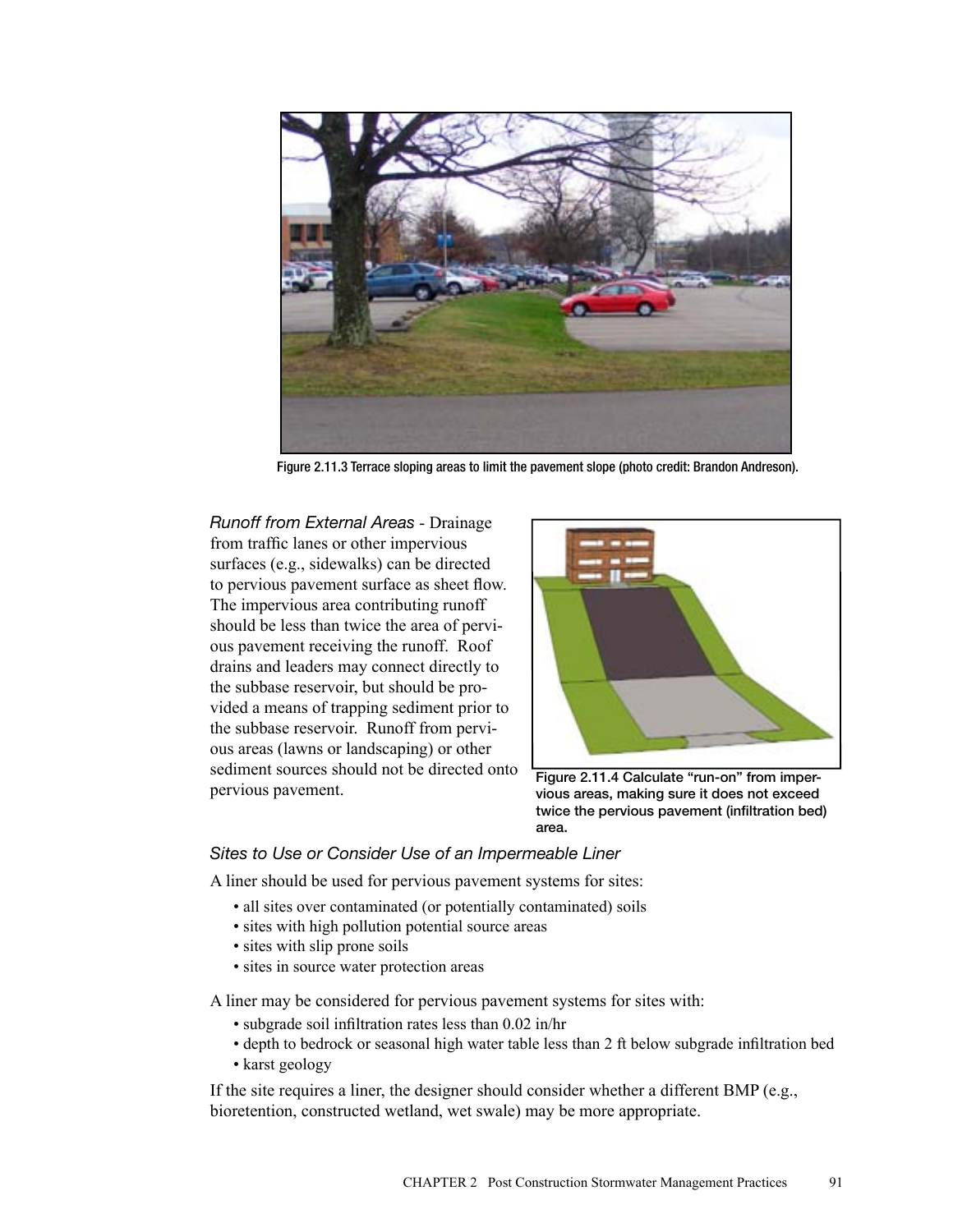Stormwater Detention - Sub-pavement infiltration beds are typically sized to manage the water quality volume and to convey stormwater without allowing ponding into the pavement itself. These sub-pavement aggregate "reservoirs" also may be designed to mitigate the peak discharge of less-frequent, more intense storms (such as the critical storm or 100-yr event). Discharge control typically is provided by an outlet control structure. The specific design of these structures may vary, depending on factors such as rate and storage requirements.

**Construction Sequencing** - The pervious pavement system is most susceptible to failure during construction, and therefore it is important that the construction be undertaken in such a way as to prevent:

- Compaction of underlying soil
- Clogging the subgrade soil or geotextile with sediment and fines
- Tracking of sediment onto pavement
- Drainage of sediment laden waters onto pervious surface or into aggregate base

Pervious pavement will be prone to failure if it is not protected from sources of sediment. For this reason, insure that nearby areas or areas contributing runoff are completely stabilized prior to construction of the pervious pavement system. Sediment on the subgrade infiltration bed will greatly reduce the infiltration capacity of the final practice. Therefore special measures are needed to avoid this situation. Quick succession from excavation to placement of materials during dry weather is ideal for protecting the practice's long term functioning. Planned pavement areas that will be exposed for a period of time while other site construction occurs may be excavated within twelve (12) inches, but no closer than six (6) inches, of the final subgrade elevation. Following construction and site stabilization, sediment should be removed and final grades established when materials can be placed in a timely manner.

*Maintenance* - Pervious pavements have different maintenance requirements than traditional pavements, discussed in some detail below. The use of pervious pavement must be carefully considered in all areas where the pavement potentially could be seal coated or paved over due to lack of awareness by a new owner, such as individual home driveways. In those situations, a system that is not easily altered by the property owner may be more appropriate. Educational signage at pervious pavement installations may promote its prolonged use. Maintenance is critical to the long-term performance of pervious pavement, especially those activities that prevent clogging of the surface pavement and subsequent clogging of the subsurface layers by accumulated sediments and organic matter. The most important activities to protect the long term function of pervious pavement include periodic vacuum sweeping to remove accumulated sediments and organic materials, monitoring of the drainage functions of the pavement and maintenance/cleanup of landscaped areas contiguous to the parking area (CSN, 2010).

*Cost Considerations* - The primary added cost of a pervious pavement/infiltration system lies in the underlying aggregate bed, which is generally deeper than a conventional pavement subbase. However, this additional cost may be offset by a significant reduction in the number of inlets and pipes. Pervious pavement systems may eliminate or reduce the need (and associated costs, space, etc.) for surface detention basins. When all these factors are considered, pervious pavement with infiltration is increasingly competitive with traditional pavement for the pavement and associated stormwater management costs.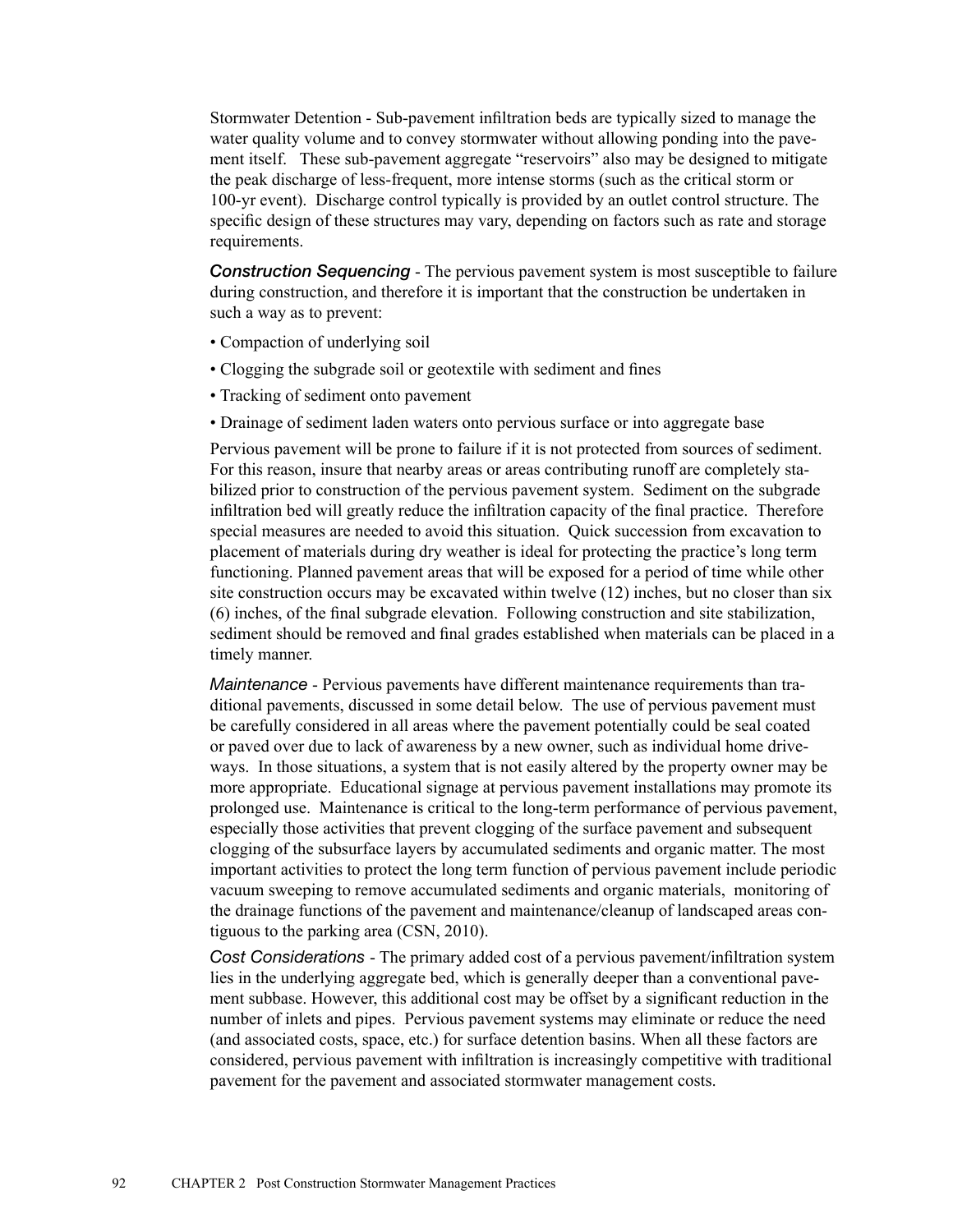## *Types of Pervious Pavement*

*Porous Asphalt* - Porous asphalt is very similar to standard bituminous asphalt except the fines have been removed to maintain interconnected void space. Research has led to

improvements in porous asphalt through the use of additives and higher-grade binders. Porous asphalt is similar in appearance to standard asphalt and is suitable for use in any climate where standard asphalt is appropriate. Guidance specific to the design, installation and maintenance of porous asphalt is available from the National Asphalt Pavement Association (NAPA, 2008) and the University of New Hampshire Stormwater Center (UNHSC, 2009).

*Pervious Concrete* - Pervious concrete is produced by reducing the fines in the mix to maintain interconnected void space for drainage. Pervious concrete has a coarser appearance than its conventional counterpart but may be colored similar to traditional decorative concrete. In northern climates such as Ohio, pervious concrete should always be underlain by a stone subbase designed for proper drainage and stormwater management, and should generally not be placed directly on a soil subbase. Special care must be taken during the placement of the pervious concrete to avoid overworking the surface and creating an impervious pavement. Guidance on the



Figure 2.11.5 Porous Asphalt



Figure 2.11.6 Pervious Concrete

design, installation and maintenance of pervious concrete is available from the Ohio Ready Mix Concrete Association (ORMCA, 2009). ORMCA also offers installer training and certification for pervious concrete.

*Block or Brick Pavement* - A number of concrete or clay paver products are available, providing either a traditional brick pavement look or more complex designs and configura-

tions. Block or brick pavements maintain drainage through gaps between the pavers filled with small, uniformly-graded gravel. The pavers are bedded on a stone or sand layer that provides uniform support and drainage. Pavers are especially well suited for plazas, patios, small parking areas, parking stalls in larger lots, and streets.

Pervious interlocking concrete pavement (PICP) are one commonly used product that consist of 3 1/8" thick concrete units or pavers with various shapes, patterns, and colors. The size and complexity of the project determines whether PICP may be placed by machine or by hand. Guidance for



Figure 2.11.7 Pervious Interlocking Concrete Pavement

design, installation and maintenance of concrete pavers is available from the manufacturer and the Interlocking Concrete Pavement Institute (ICPI, 1995).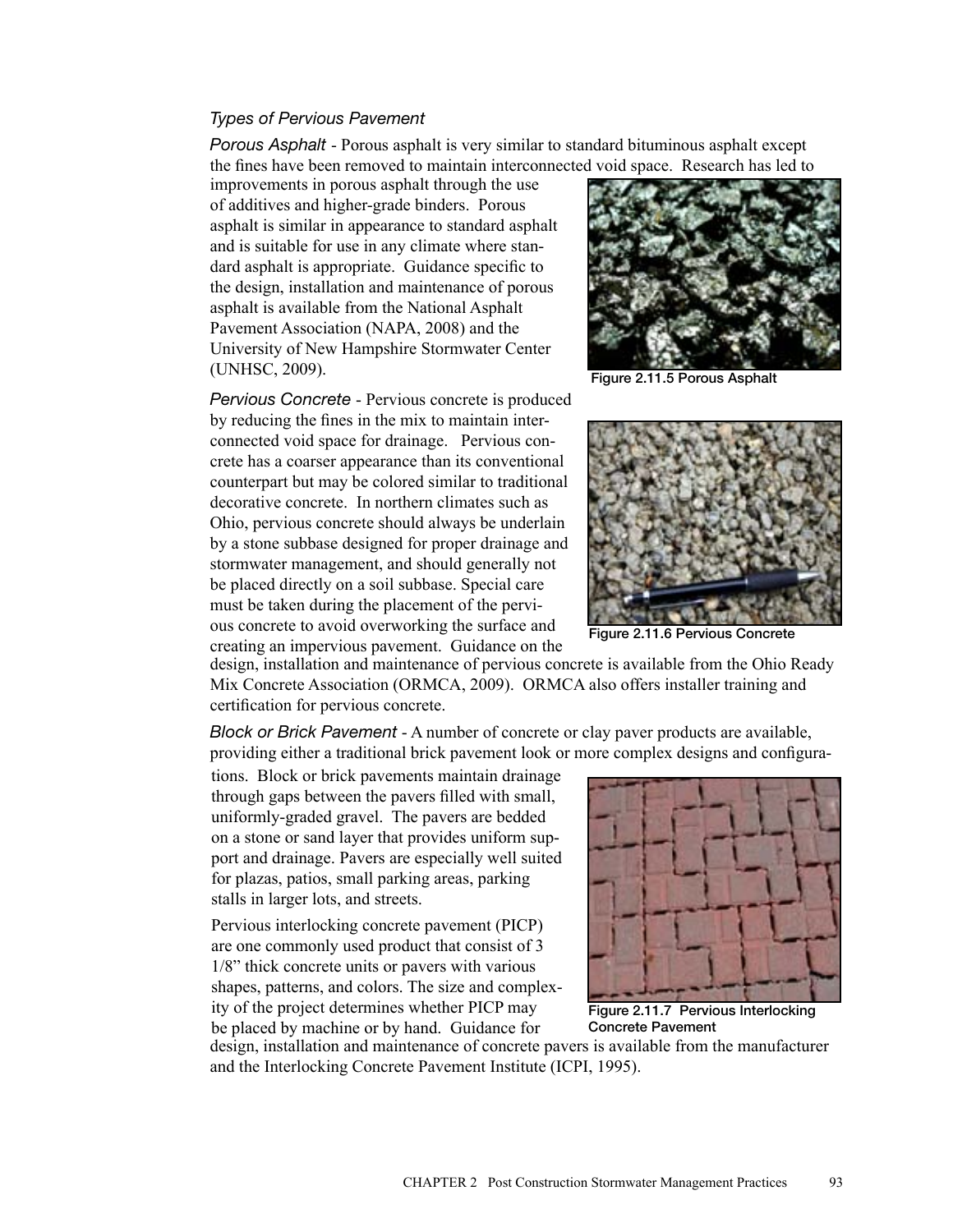*Reinforced Turf and Gravel Filled Grids* - Grid-type pervious pavements consist of open-celled concrete or plastic structural units filled with small, uniformly-graded gravel or turf that allows infiltration through the pavement surface. The structural units are underlain by a stone and/or sand drainage system for stormwater management. Reinforced turf applications are excellent for fire access roads, overflow parking, occasional use parking (such as at religious facilities and athletic facilities). Reinforced turf is also an excellent application to reduce the required standard pavement width of paths and driveways that must occasionally provide for emergency vehicle access.



Figure 2.11.8 Vegetatated Grid System utilitized for fire access.



Figure 2.11.9 Vegetated Grid System with established turf grass.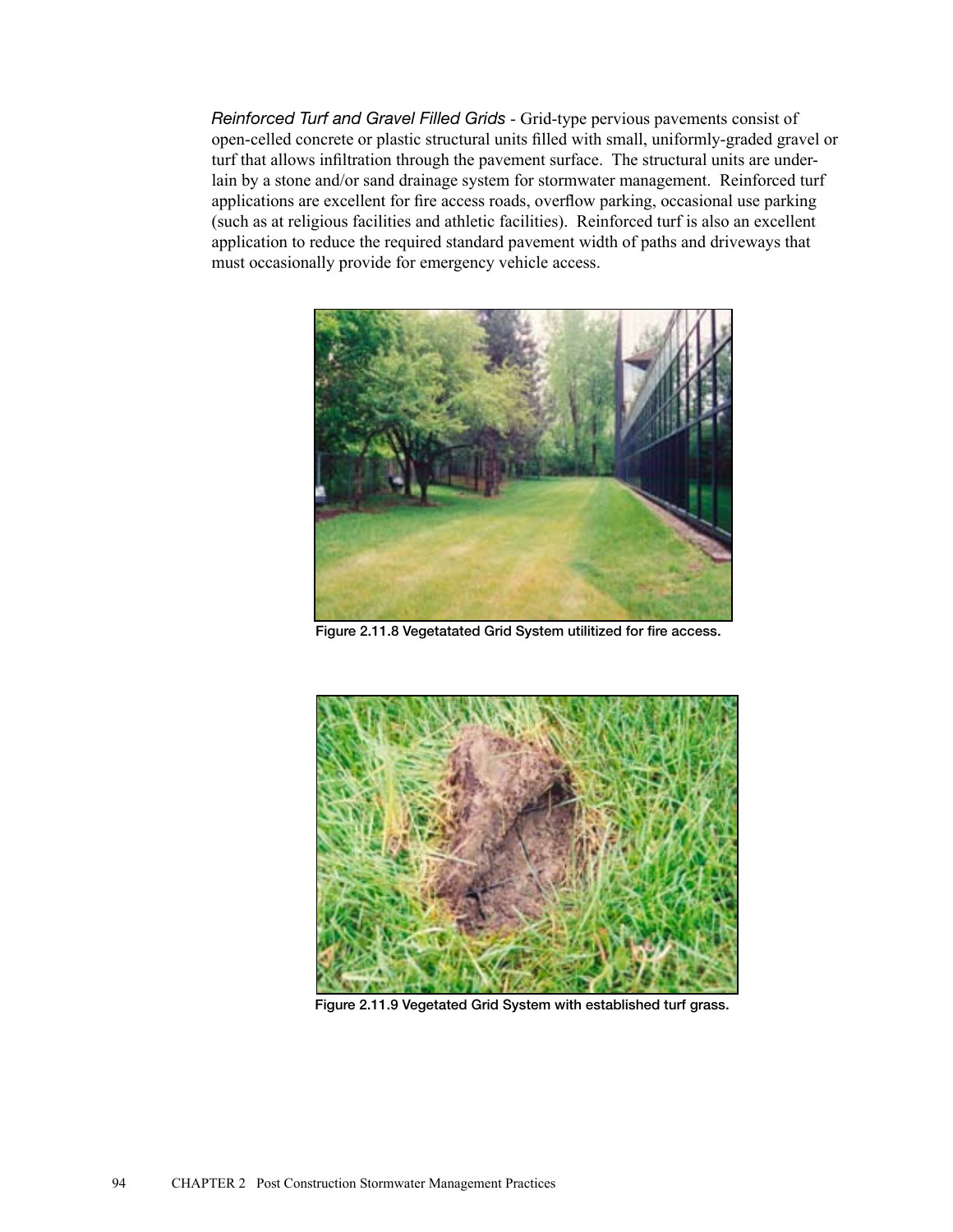## Design Criteria - General/Introduction

Pervious pavements typically will be designed to address two types of design criteria:

- Minimum specifications should be met to ensure the long-term structural performance appropriate to the specific use of the pavement (pavement type, location, type of traffic, traffic load, etc.). The pavement should meet all design, construction and maintenance requirements of the local approval authority.
- Secondly, pervious pavement typically will be part of the stormwater management infrastructure of the development site. Therefore, meeting specific design criteria should allow the pervious pavement system to receive credit toward meeting water quality treatment performance requirements of the NPDES Construction General Permit (OEPA, 2008) and/or receive appropriate credit toward meeting local peak discharge requirements.

#### Design Criteria - Stormwater Requirements

The Ohio DNR and Ohio EPA mandate is to ensure post-construction stormwater performance over the long-term. This means the pervious pavement system must show equivalent WQ performance to the structural BMPs listed in Table 2 of the NPDES Construction General Permit (Ohio EPA, 2008), or be part of a larger stormwater system that collectively meets those requirements. Pervious pavement can be used to meet the WQv requirement for either new development or re-development.

*Full infiltration of WQv* - Pervious pavement, without prior OEPA approval, may be used to meet the WQv requirements of the Construction General Permit (CGP) as long as the practices designed to fully infiltrate the WQv and follows the design, construction and maintenance protocols outlined in this section.

No infiltration - If the site is not suitable for deep infiltration (e.g., lined system or compacted subgrade), pervious pavement may be considered for WQv on a case-by-case basis with prior approval from OEPA and the local MS4. This scenario will require an appropriately designed outlet control to release runoff over a 24 hour period; however, no additional sediment storage volume  $(=0.2*WOv)$  is required. The volume of runoff detained shall drain over 24 hours, releasing no more than one half the volume in the first eight hours. Until further notice, monitoring of system function/performance is likely to be required.

*Partial infiltration of WQv* - If the site is capable of partially infiltrating the WQv, the volume infiltrated may be subtracted from the WQv when determining detention requirements. As for the no infiltration scenario, an appropriately designed outlet will be needed to release runoff over 24 hours, releasing no more than one half the volume in the first eight hours.. This scenario requires prior approval from OEPA and the local MS4.

*Redevelopment Projects* - For redevelopment projects, the area of pervious pavement receives a 1:1 credit toward the 20% reduction in impervious area requirement of the CGP. All areas draining to the pervious pavement receive credit toward the impervious area reduction as long as the storage layer is designed to hold and either infiltrate (within 48 hours) or release (with a drain time of 24 hours, releasing no more than half the WQv in the first 8 hours) the water quality volume AND the pervious pavement system meets all other requirements outlined in this guidance.

*Inspection and Maintenance* - Pervious pavement must be inspected and cleaned regularly to maintain the hydrologic performance of the pavement system. Therefore, Ohio EPA will consider pervious pavement as meeting the requirements of the CGP only if the property owner has a maintenance agreement approved by the local MS4 that includes the minimum practices outlined under the section titled "Maintenance" below.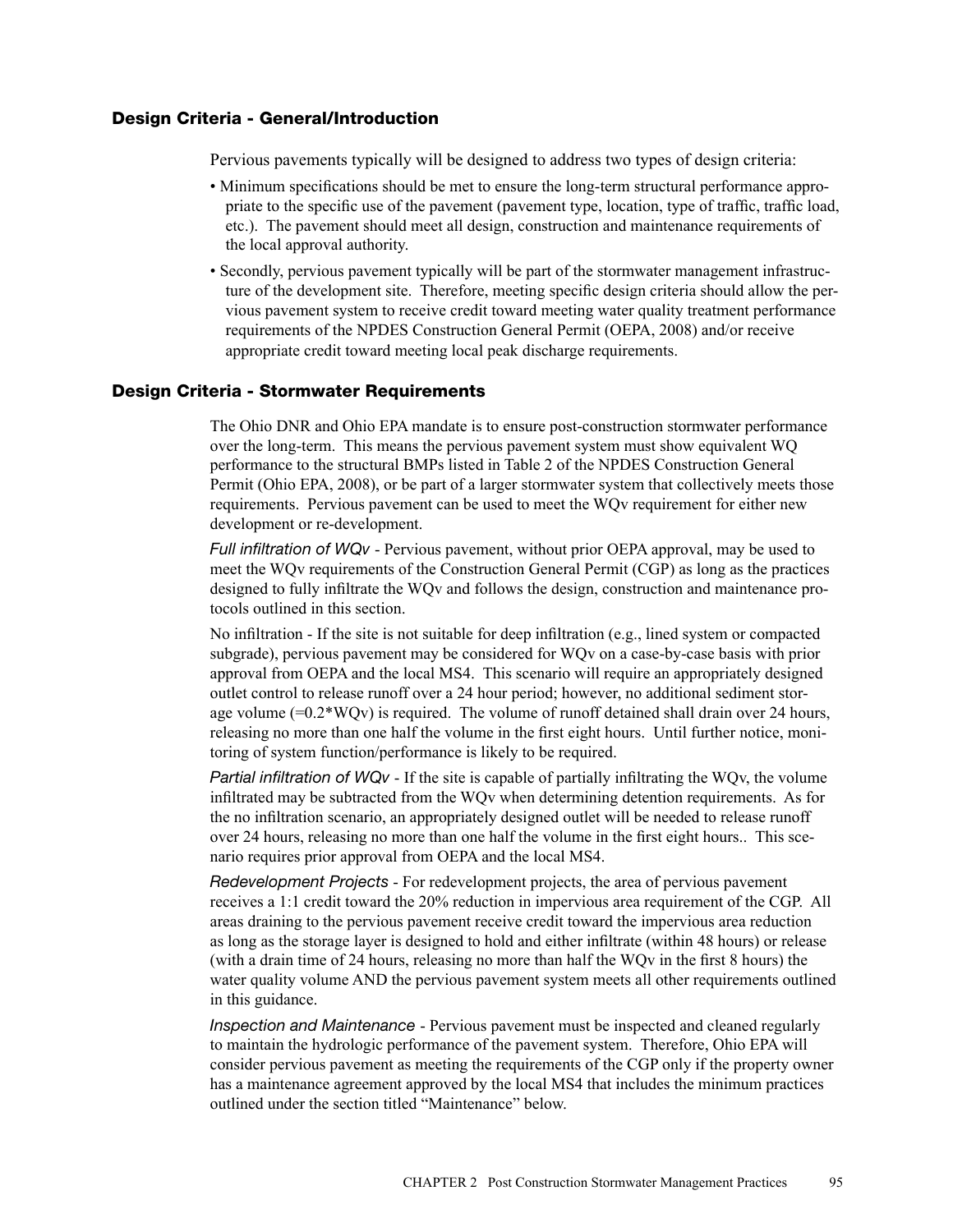*Water Quality Calculations* -

Calculate the **total water quality volume** (WQv) using the following equation:

WQv (ac-ft) =  $Rv * 0.90 * A / 12$  (Equation 1)

Where:

 $Rv =$  volumetric runoff coefficient

 $A$  = area draining into the BMP in acres

The volumetric runoff coefficient, Rv, is calculated using the following equation or alternatively values provided in the Ohio EPA NPDES general permit (OHC00005) for construction activities.

$$
Rv = 0.05 + 0.9 \text{ (i)} \tag{Equation 2}
$$

Where:

 $i$  = watershed imperviousness ratio, the percent imperviousness divided by 100

If the additional contributing drainage area is entirely impervious surfaces (traditional pavements and/or roofs),  $i = 1$  and  $Rv = 0.95$ . For the purpose of calculating the WQv, permeable pavement areas are treated like an impervious area.

No additional storage is required for sediment accumulation.

 $V_V$  = Voids Volume

**Converting Storage Volume to Storage Depth** - The sub-pavement volume available for temporary storage of stormwater will typically be filled with aggregate (washed, uniformlygraded stone or gravel). The volume occupied by the aggregate itself is unavailable for water storage. The remaining volume of voids is available for storage of water:

 $V_T = V_S + V_V$  (Equation 3) Where:  $V_T$  = Total Volume  $V_s$  = Solids Volume

A more common way to communicate about the volume available for water storage is the aggregate porosity,  $φ$ , the ratio of void-space volume to the total volume:

 $\varphi_{\text{aggregate}} = V_{\text{V}}/V_{\text{T}}$ 

Aggregate porosity can range from 0.30 to 0.40 (Ferguson, 2005). However, some percentage of the voids will be unavailable for additional stormwater storage because of previous wetting and entrapped air resulting in a lower usable or effective porosity. We recommend using an aggregate porosity of φaggregate = 0.30 in the following calculations<sup>23</sup>.

The aggregate thickness required to meet the WQv objective can be calculated:

$$
D_{agg} \text{-} WQv = WQv/(A_{reserior}^* \varphi_{aggregate})
$$
  
Where:  

$$
D_{agg} \text{-} WQv = required aggregate thickness (L)
$$
  

$$
WQv = water quality volume (L^3)
$$
  

$$
A_{reservoir} = basal area of aggregate reservoir (L^2)
$$
  

$$
\varphi_{aggregate} = aggregate porosity
$$

<sup>2</sup> Note that the proosity of the pavement itself typically is substantially lower than the aggregate base; when needed for calculations, porosities for the pavement should be taken from guidance provided by the specific industry association. 3 A number of underground storage chambers have been developed and designed to provide both sturctural support for pavements and temporary stormwater storage. Because the void space within the chambers approaches 100%, these chambers may provide a cost-effective alternative to a sub-pavement reservoir consisting entirely of aggregate. Guidance for both the chambers and the industry association for the desired pavement should be consulted to ensure sturctural performance.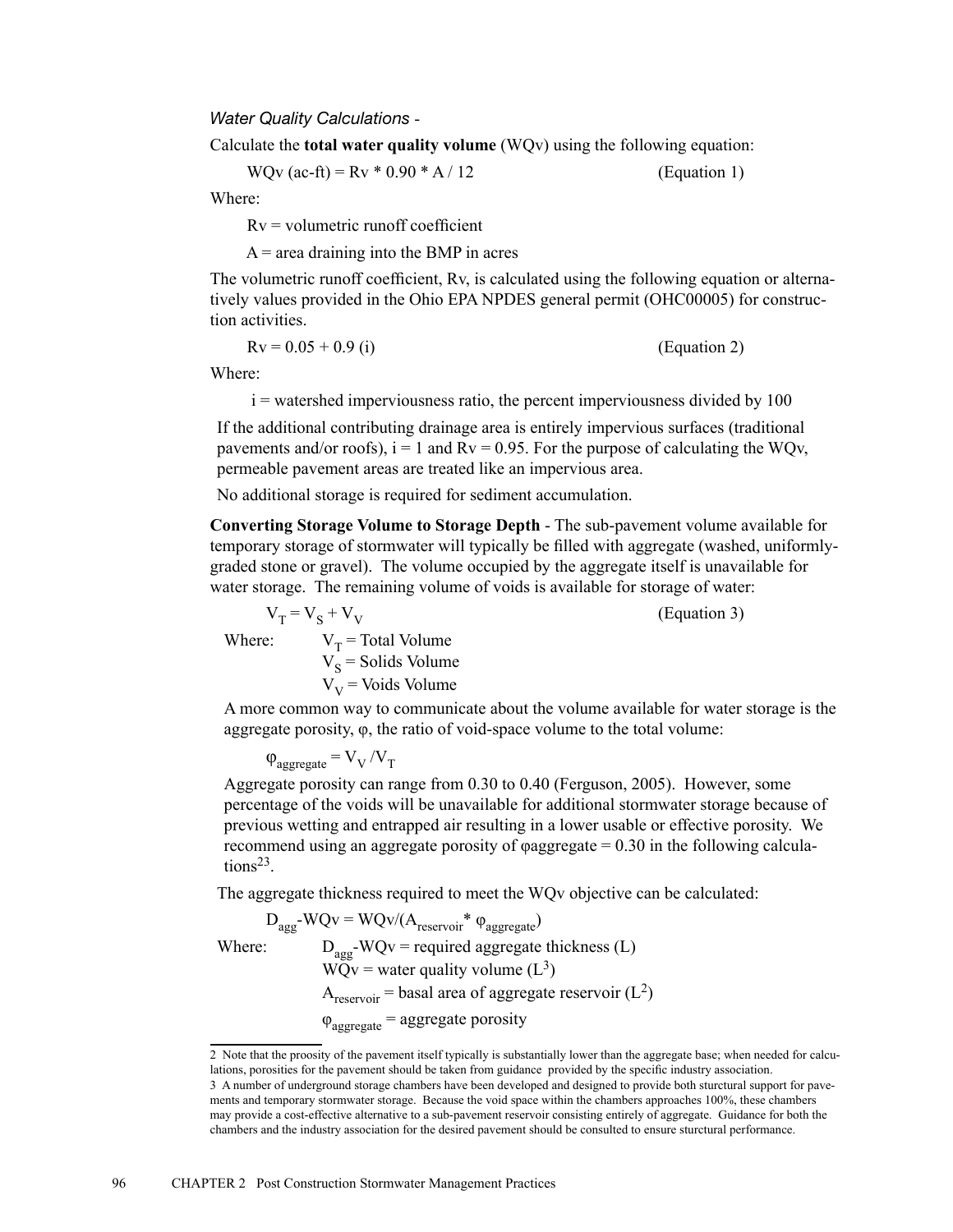*Drawdown Calculation* - Ideally, the water quality volume will be drained within 48 hours in preparation for the next runoff event. The approach to determine drawdown characteristics is different depending on whether the pervious pavement is an infiltrating or non-infiltrating system.

The entire area under both pervious (e.g., parking lanes or pull-in parking) and traditional pavement (e.g., traffic lanes) may be used as infiltration or storage area as long as the WQv/ sub-base gravel layer is fully interconnected and the soil infiltration capacity is adequate throughout the area. A minimum of 33% of the infiltration bed should be covered with pervious pavement.

For non-infiltrating systems, the drawdown calculation should follow the procedure used for surface detention basins with the depth and head adjusted for the porosity of the aggregate. For WQv detention under pervious pavement, a 24 hour drawdown time is recommended, with no more than  $\frac{1}{2}$  of the water quality volume draining from the facility in the first 8 hours. The drawdown control device should have a minimum orifice diameter of 1".

For infiltrating systems, the WQv should be infiltrated into the subgrade soil within 48 hours. The design infiltration rate of the subgrade soil will be based on field measurements at the appropriate depth, and be verified during construction (see section on measurement and verification of subgrade infiltration rate). The infiltration rate shall be based on the final, aftercompaction subgrade properties, if compaction is required4.

There are a number of factors - including soil compaction, surface smearing, aggregate "masking", sedimentation, and air entrapment - that typically mean the actual infiltration rate under real-world, post-construction conditions will be substantially lower than the measured infiltration rate. To increase the likelihood of achieving design performance over the longterm, it is recommended that an infiltration rate equal to one-half the measured infiltration rate of the subgrade be used for the design:

$$
f_{\text{design}} = 0.5 * f_{\text{measured}}
$$

f<sub>1</sub>

Where:  $f_{\text{design}} =$  design subgrade infiltraion rate (L/T)  $f_{\text{measured}}$  = field measured subgrade infiltration rate (L/T)

The following table presents estimates of design infiltration rate that can be used for initial planning considerations until field measurements can be collected<sup>5</sup>.

| <b>Soil Texture</b><br>of Subgrade<br>Soil | <b>Clay Content</b><br>$(\%)$ | $Clav + Slt$<br>Content (%) | Preliminary<br>T <sub>design</sub><br>(in/hr) | Soil Texture<br>of Subgrade<br>Soil | <b>Clay Content</b><br>(%) | $Clav + Sllt$<br>Content (%) | Preliminary<br>T <sub>design</sub><br>(in/hr) |
|--------------------------------------------|-------------------------------|-----------------------------|-----------------------------------------------|-------------------------------------|----------------------------|------------------------------|-----------------------------------------------|
| Sand                                       | < 8                           | < 15                        | 3.0                                           | <b>Sandy Clay</b><br>Loam           | $20 - 35$                  | $55$                         | 0.05                                          |
| <b>Loamy Sand</b>                          | < 15                          | < 30                        | 2.0                                           | Clay Loam                           | $27 - 40$                  | $54 - 80$                    | 0.02                                          |
| <b>Sandy Loam</b>                          | < 20                          | ~< 60                       | 0.9                                           | <b>Silty Clay</b><br>Loam           | $27 - 40$                  | >80                          | 0.02                                          |
| L <sub>o</sub> am <sup>5</sup>             | $7 - 27$                      | $48 - 80$                   | 0.2                                           | <b>Silty Clay</b>                   | $40 - 60$                  | >80                          | 0.02                                          |
| Silt Loam <sup>5</sup>                     | < 27                          | $48 - 100$                  | 0.1                                           | <b>Sandy Clay</b>                   | $35 - 55$                  | $55$                         | < 0.01                                        |
| Silt <sup>5</sup>                          | < 12                          | $80 - 92$                   | 0.1                                           | Clay                                | >40                        | >55                          | < 0.01                                        |

Table 2.11.4 Estimated infiltration rate based on soil texture.

4 If the subgrade will be compacted to meet structural design requirements of the pavement section, the design infiltration rate of the subgrade soil shall be based on measurement of the infiltration rate of the subgrade soil subjected to the compaction requirements.

5 For silt, silt loam and loam subgrade textures, check for the presence of a fragipan, which can severely limit permeability.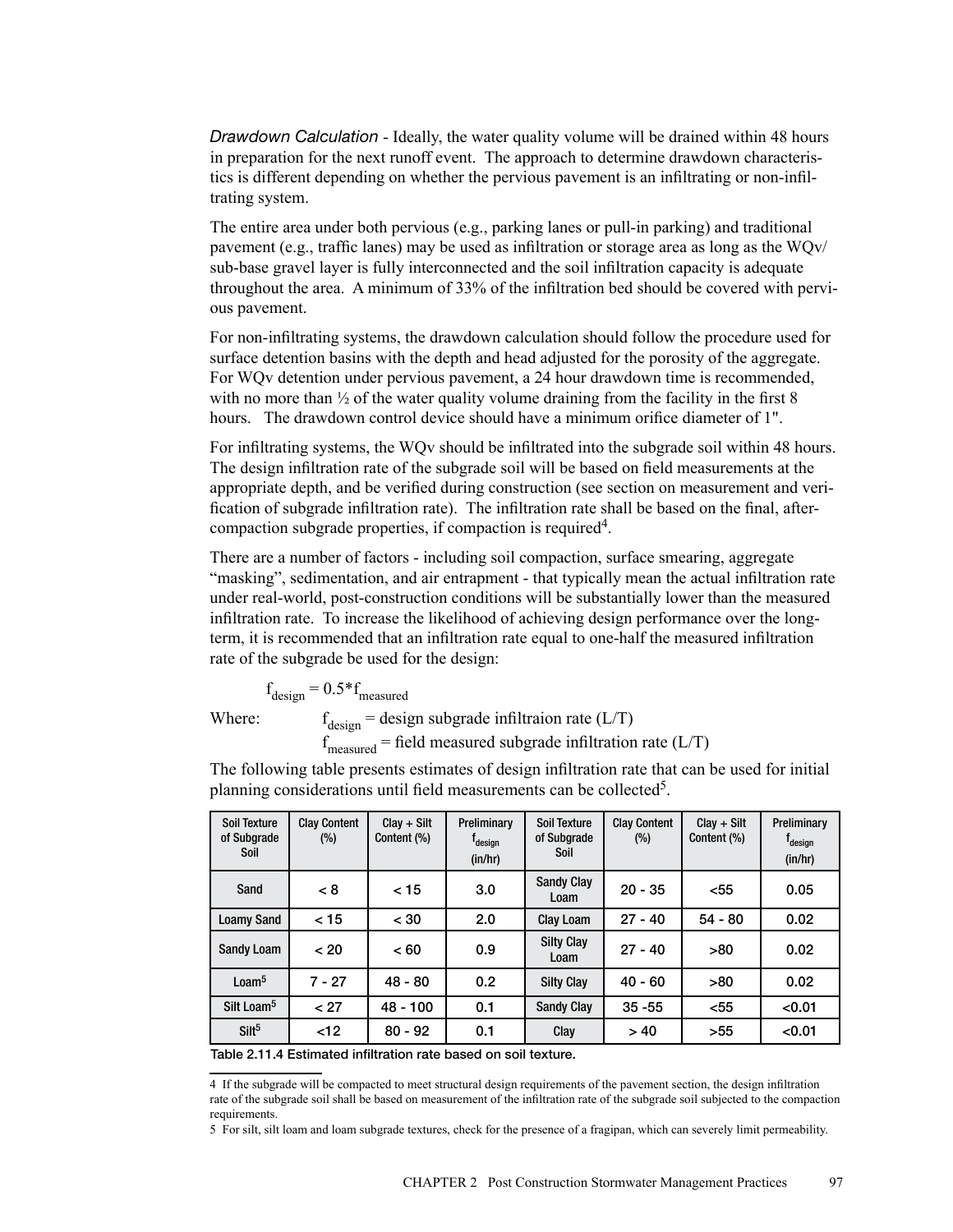For infiltrating systems, the drawdown calculation shall be determined using the following equation. The infiltration area  $A_{\text{inf}}$  shall be the bottom area of the infiltration bed.

$$
T_d = WQv / (f)(A_{inf})
$$

Where

 $T_d$  = drawdown time (T)  $WQv =$  water quality volume  $(L^3)$  $f =$  infiltration rate of subgrade soil ( $L/T$ )  $A_{\text{inf}}$  = area of infiltration bed (L<sup>2</sup>)

#### *WQv Sample Problem*

A site in Columbus proposes to install 1 acre of pervious pavement that will also receive sheet flow from 2 acres of traditional asphalt. The subgrade infiltration area is equal to the area of the pervious pavement. The measured subsurface infiltration rate (fmeasured) of the native soil is 0.5 in/hr. The aggregate base is composed of No. 57 aggregate. Calculate the WQv, the depth of the WQv, the porosity adjusted WQv depth, and the time necessary for the WQv to drain into the native soil.

### *Calculate the WQv:*

 $WQv = Rv * P * A$  $i = 100\%$  impervious = 1.0  $Rv = 0.95$  $P = 0.9$  inches  $A = 3$  acres  $WQv = (0.95)(0.9 \text{ in})(3 \text{ ac}) = 2.6 \text{ ac} \cdot \text{in} = 0.22 \text{ ac} \cdot \text{ft} = 9.583 \text{ ft}^3$ 

## *Calculate the WQv "depth":*

 $DWQv = WQv/A<sub>inf</sub> = 2.6$  ac-in/1.0 ac = 2.6 inches

## *Calculate the porosity adjusted WQv depth:*

 $\varphi_{\text{aggreate}} = 0.30$  $D_{agg}$ -WQv = WQv /( $A_{inf}$ )( $\varphi_{aggregate}$ ) = DWQv /( $\varphi_{aggregate}$ ) = 2.6 in/0.30 = 8.7 inches

#### *Calculate the WQv drain time:*

 $f_{\text{design}} = 0.5 f_{\text{measured}} = 0.5 (0.5 \text{ in/hr}) = 0.25 \text{ in/hr}$  $T_d = WQv / (A_{inf})(f_{design}) = 2.6$  ac-in/(1.0 ac \* 0.25 in/hr) = 10.4 hr  $T_d = 8$  hr < 48 hr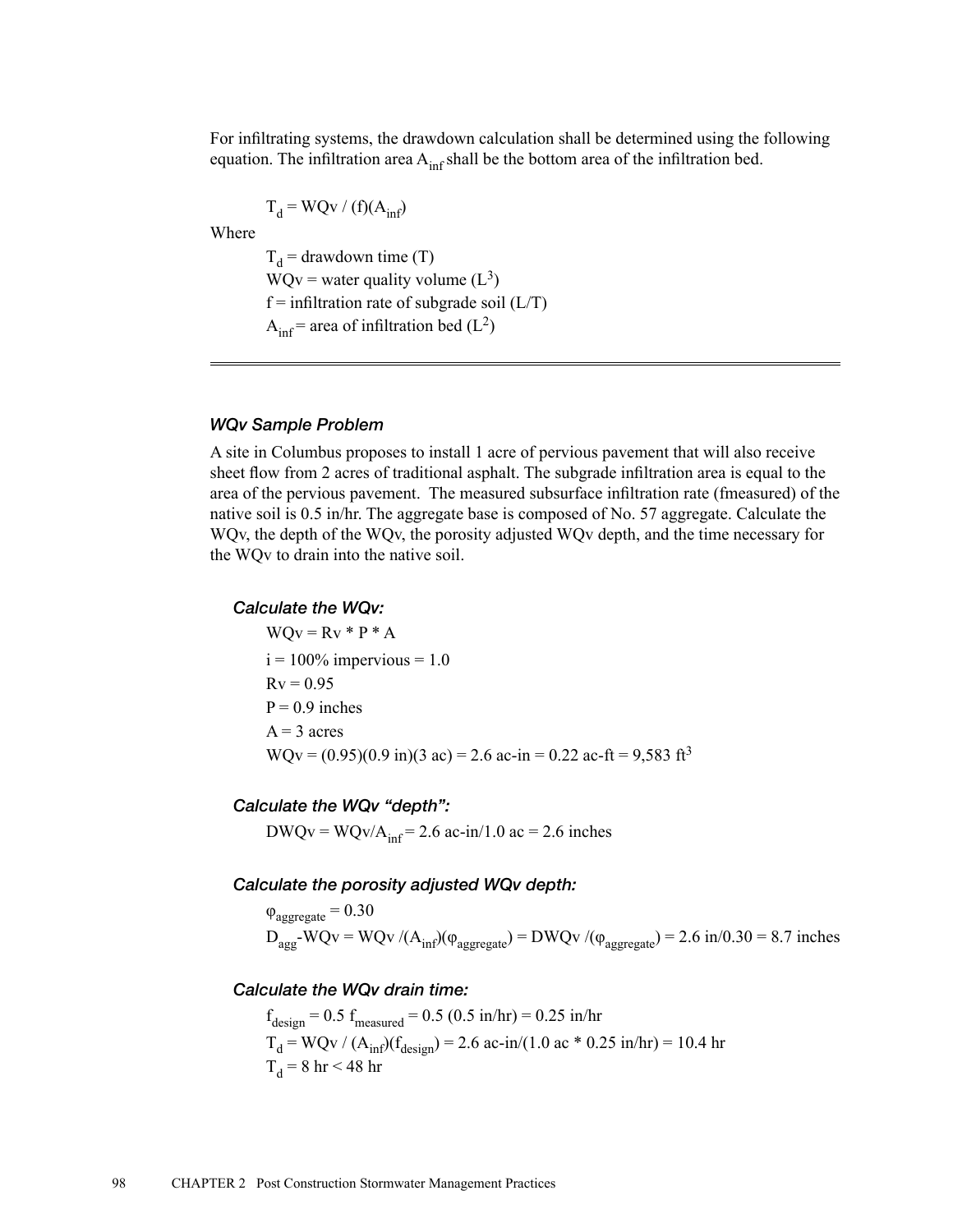*Water Quantity (incl. Peak Discharge) Credits -* The peak rate of runoff from a site is radically altered by development. The addition of impervious surfaces, the hardening of pervious areas, and the improved hydraulic efficiency of the drainage network all contribute to greatly increased flow peaks, as well as extended periods of elevated discharge. Pervious pavements have been shown to considerably reduce flow peaks, when compared with traditional pavements, through several mechanisms including subgrade infiltration (also called exfiltration), temporary storage and increased flow path resistance.

# Pervious pavement can be encouraged by appropriately crediting the stormwater management benefits provided. The ways that pervious pavement potentially can receive credit include:

- infiltration or extended detention of the WO<sub>v</sub> (described above)
- stormwater utility credit or fee reduction
- critical storm adjustment
- peak discharge attenuation

The ways that pervious pavement may be used to fulfill the WQv requirement are discussed in the previous section. The other three quantity "credits" are discussed here.

*Stormwater Utility Credit -* [Note: All credits are at the discretion of the local stormwater management authority.] All contributing drainage area for which the pervious pavement system fully infiltrates the WQv should receive full credit for runoff volume reduction and water quality purposes, and partial to full credit for peak flow reduction. Pervious pavement systems with partial or no infiltration should be considered for a partial credit because of the combination of water quality benefits, runoff volume reduction, and flow peak reduction.

*Critical Storm Adjustment -* The State of Ohio does not regulate stormwater discharges for large, infrequent rainfall events (e.g., 1-year to 100-year events). However, controlling discharge for these events is an important consideration toward protecting public safety and minimizing damage to property and infrastructure. Many Ohio communities have peak discharge or "flood control" regulations aimed at reducing the impacts of large events. Many of those communities have adopted the Critical Storm criteria for peak discharge control (ODNR, 1980). The following recommendations are designed to encourage consideration of pervious pavement while still protecting the public interest.

For pervious pavement systems, the CN for Critical Storm determination should be based on the abstraction potential, which is a function of infiltration capacity of the underlying soil and the elevation at which underdrains are placed above subgrade. Until more definitive research is developed by NRCS or another research entity, it is recommended that the Critical Storm CN for the pervious pavement system be based on TR-55 guidance (USDA, 1986) for "newly graded areas" or "open space in poor condition" based on the hydrologic soil group (HSG) of the in-situ soil and the measured subgrade infiltration rate upon completion of excavation of the underground reservoir.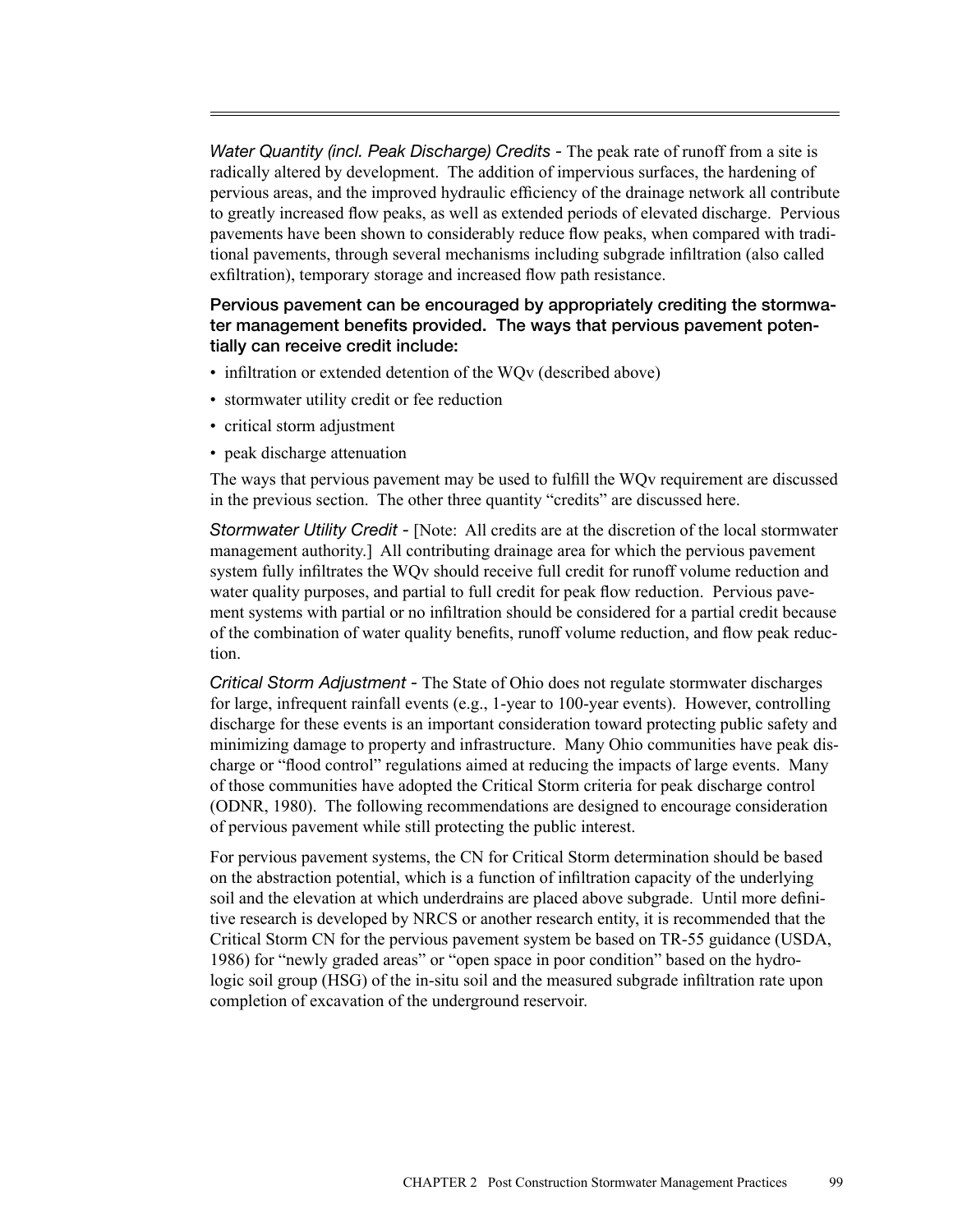| Soil HSG | <b>Measured</b>          | <b>CN</b> | Soil HSG | <b>CN</b> |
|----------|--------------------------|-----------|----------|-----------|
| (in/hr)  | <b>Infiltration Rate</b> |           | (in/hr)  |           |
| А        | > 1.0                    | 68        | А        | 77        |
| в        | > 0.02                   | 79        | В        | 86        |
| С        | > 0.05                   | 86        |          | 91        |
| D        | > 0.02                   | 89        |          | 94        |

| CN | Soil HSG | <b>CN</b> |
|----|----------|-----------|
|    | (in/hr)  |           |
| 68 | А        | 77        |
| 79 | в        | 86        |
| 86 | C        | 91        |
| 89 | D        | 94        |
|    |          |           |

Table 2.11.5 Recommended Critical Storm CN for A<sub>inf</sub> for No Underdrains or Underdrains Placed D<sub>agg</sub>-WQv or Higher above Subgrade.

Table 2.11.6 Recommended Critical Storm CN for  $A_{\text{inf}}$  for Underdrains Placed Directly on Subgrade.

*Modeling Stormwater Detention and Peak Discharge Attenuation -* The aggregate subbase "reservoir" can be used as a detention basin to temporarily store stormwater. Outfitted with an appropriate outlet, the aggregate reservoir may be able to meet local peak discharge requirements for the area that drains to the pervious pavement system. Otherwise, the aggregate reservoir and outlet become part of the overall drainage network that needs to be properly "routed" to determine inflow to an end-of-pipe facility.

# The following guidelines will help ensure the pervious pavement system achieves long-term structural and stormwater management goals:

- Peak discharge requirements are set by local regulations. All stormwater systems that incorporate pervious pavement require review and approval from the local stormwater authority. Preliminary approach, plans and calculations should be discussed as early as possible with the plan reviewer to facilitate communication and avoid delays in review and approval.
- The available storage volume is equal to area\*depth\*effective porosity of the aggregate layer(s).
- though porosities for washed, uniformly-graded aggregate may approach 0.4, some percentage of the voids will be unavailable for storage because of previous wetting and entrapped air resulting in a lower usable or effective porosity; for consideration of intense design events such as a NRCS type II distribution, use of a conservative effective porosity of 0.3 for clean, uniformly-graded aggregate is merited.
- the porosity of the pavement course typically will be substantially lower than the aggregate base; when needed for calculations/routing, porosities for the pavement should be taken from guidance provided by the specific industry association.
- For infiltrating systems, the modeler should assign a steady discharge (often termed exfiltration rate) equal to the final (or minimum) infiltration rate.
- The aggregate reservoir should be designed to prevent the (routed) 10-yr, 24-hr design event from entering the pavement course.
- The site design should include a secondary, surface drainage network that will pass the 100-yr, 24 hr event without damage to property assuming failure of the pervious pavement system. The model should show flow paths and elevations for the 100-yr, 24-hr design event with the pervious pavement treated as impervious.

*Subgrade Infiltration Capacity -* The hydrologic performance of infiltrating pervious pavement systems requires special attention to the subgrade soil (i.e., soil at the bottom of the aggregate reservoir) and the infiltration bed surface throughout planning, design and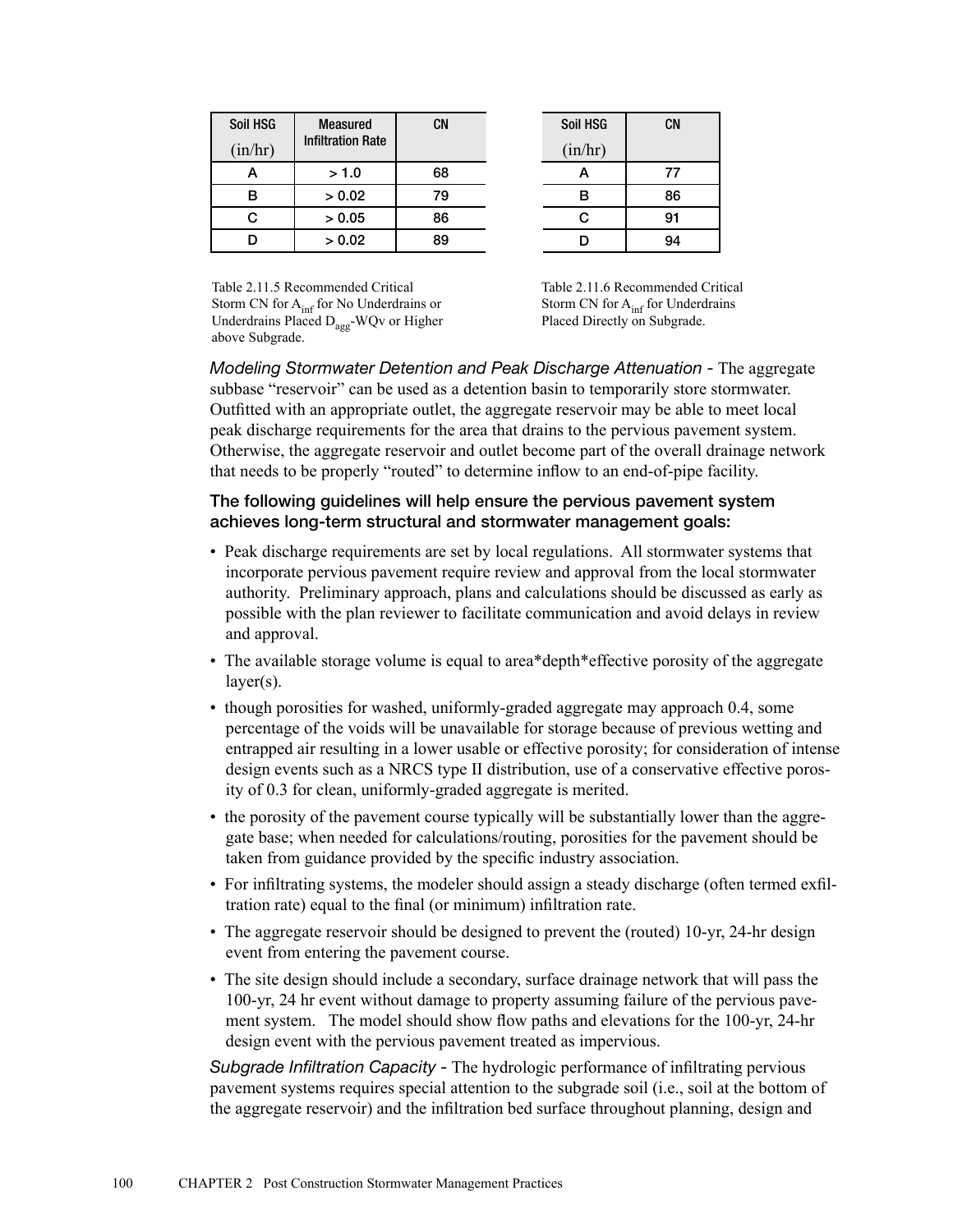construction. The following guidelines will help ensure the pervious pavement system achieves long-term stormwater management goals:

- The bottom surface area of the infiltration bed should not be less than the surface area of the pervious pavement. The designer should consider increasing the infiltration bed surface area by extending the infiltration bed under adjacent traditional pavement. Such an expansion of the infiltration bed may be necessary to achieve the required drawdown time for the WQv.
- The bottom surface area of the infiltration bed should be at least 33% of the sum of the area of the pervious pavement surface plus all contributing impervious surfaces (parking lot, roads, driveways, sidewalks, roofs, etc.), that is  $A$ inf > 0.33 $*(A$ perv-pave + Aimpervious).
- The bottom of the infiltration bed should be level or nearly level. Sloping bed bottoms will lead to poor distribution and reduced infiltration.
- For infiltrating systems, the subgrade should not be compacted as it would be for traditional pavements. If the structural design of the pavement section requires subgrade compaction to achieve a required design strength, then subgrade infiltration should be measured based on the required subgrade design.
- The design infiltration rate of the subgrade soil should be based on field measurements at the appropriate depth and verified during construction (see section on measurement and verification of subgrade infiltration rate).

# Design Criteria - Pavement Structure Design

Structural Design – The designer shall refer to the appropriate industry association or manufacturer's specifications for structural design of the pervious pavement system.

| Pavement<br><b>Type</b>               | Guidance                                                                                                                                                                                          | Website                     |
|---------------------------------------|---------------------------------------------------------------------------------------------------------------------------------------------------------------------------------------------------|-----------------------------|
| Porous<br>Asphalt                     | Porous Asphalt Pavements for Stormwater Management: Design,<br>Construction and Maintenance Guide. Info Series 131, Revised November,<br>2008. National Asphalt Pavement Association, Lanham, MD. | www.asphaltpavement.org     |
| Pervious<br>Concrete                  | Specifier's quide for Pervious Concrete Pavement with Detention. Revised<br>October, 2009. Ohio Ready Mixed Concrete Association, Columbus, OH.                                                   | http://www.ohioconcrete.org |
| Concrete<br>Pavers                    | Structural Design of Interlocking Concrete Pavement for Roads and<br>Parking Lots. ICPI Tech Spec Number 8. Interlocking Concrete Pavement<br>Institute. Washington, DC.                          | http://www.icpi.org         |
| Grid<br>Pavements                     | Concrete Grid Pavements. ICPI Tech Spec Number 8. Interlocking<br>Concrete Pavement Institute, Washington, DC.                                                                                    | http://www.icpi.org         |
| Vegetated<br>Grid<br><b>Pavements</b> | See various manufacturer specifications                                                                                                                                                           |                             |

Table 2.11.7 Reference appropriate specifications for structural design.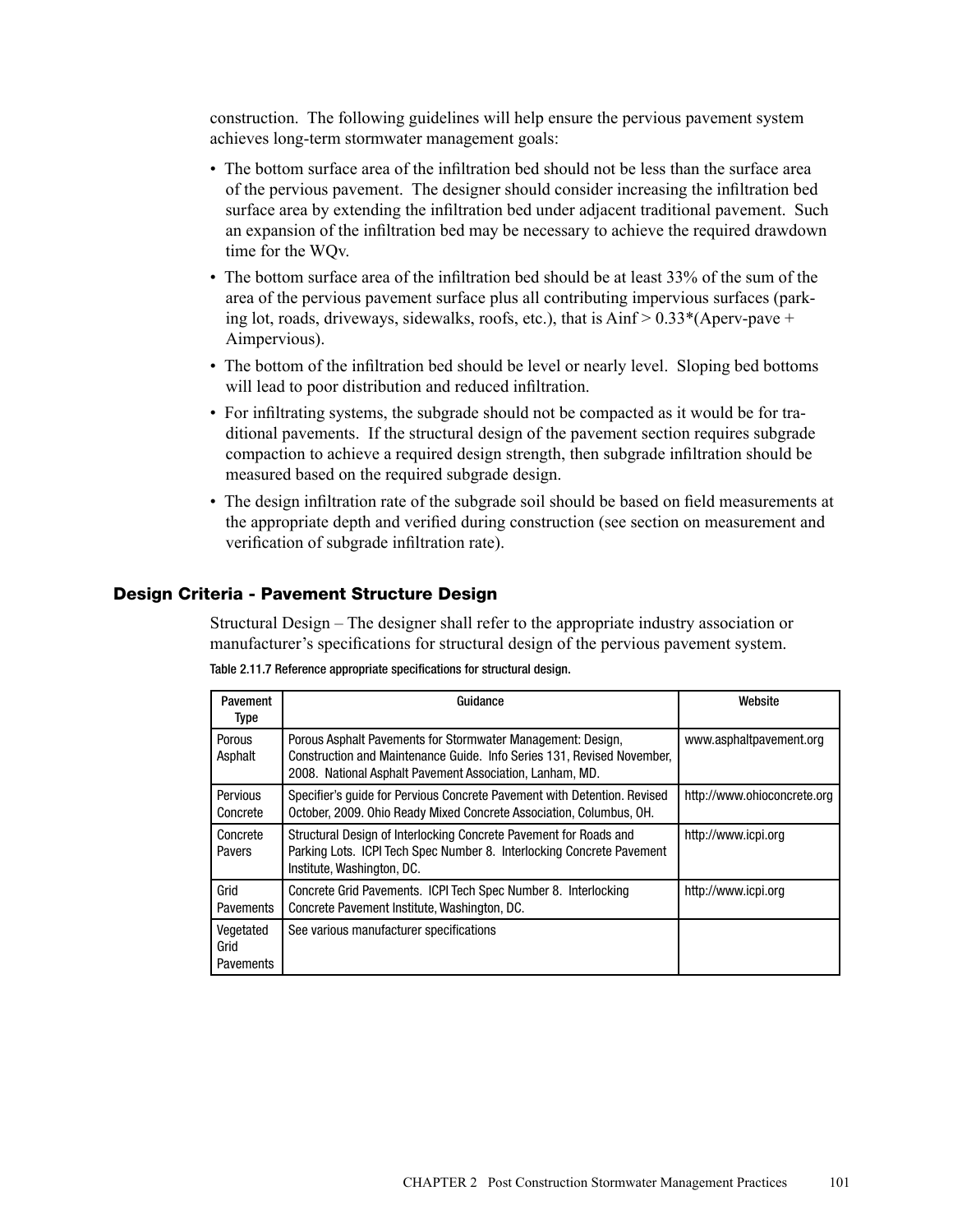# Infiltrating Systems:

Pavement & bedding material - see industry association guidance.

Filter/choker course - minimum 2" of AASHTO #57 if larger aggregate is used for reservoir course or AASHTO #7, #8 or #9 if the reservoir course uses #57.

Underdrains - 4"-6" dia. PVC placed at top of recharge layer.

Recharge course - sized to infiltrate the WQv from the contributing drainage area (minimum 3" depth). Typically AASHTO #57 or larger.

Permeable geotextile fabric or sand layer equivalent

Subgrade - uncompacted subgrade

# Closed Systems:

Pavement & bedding material - see industry association guidance.

Filter/choker course - minimum 2" of AASHTO #57 if larger aggregate is used for reservoir course or AASHTO #7, #8 or #9 if the reservoir course uses #57.

Reservoir course - clean, uniformly-graded coarse aggregate, typically #57, #4, #3 or #2.

Underdrains - 4"-6" dia. PVC placed placed on subgrade.

Impermeable liner (if necessary)

Compacted subgrade graded with positive slope toward outlet (minimum slope - 1%?)

Figure 2.11.10 Types of materials used in infiltrating and closed pervious pavement systems.



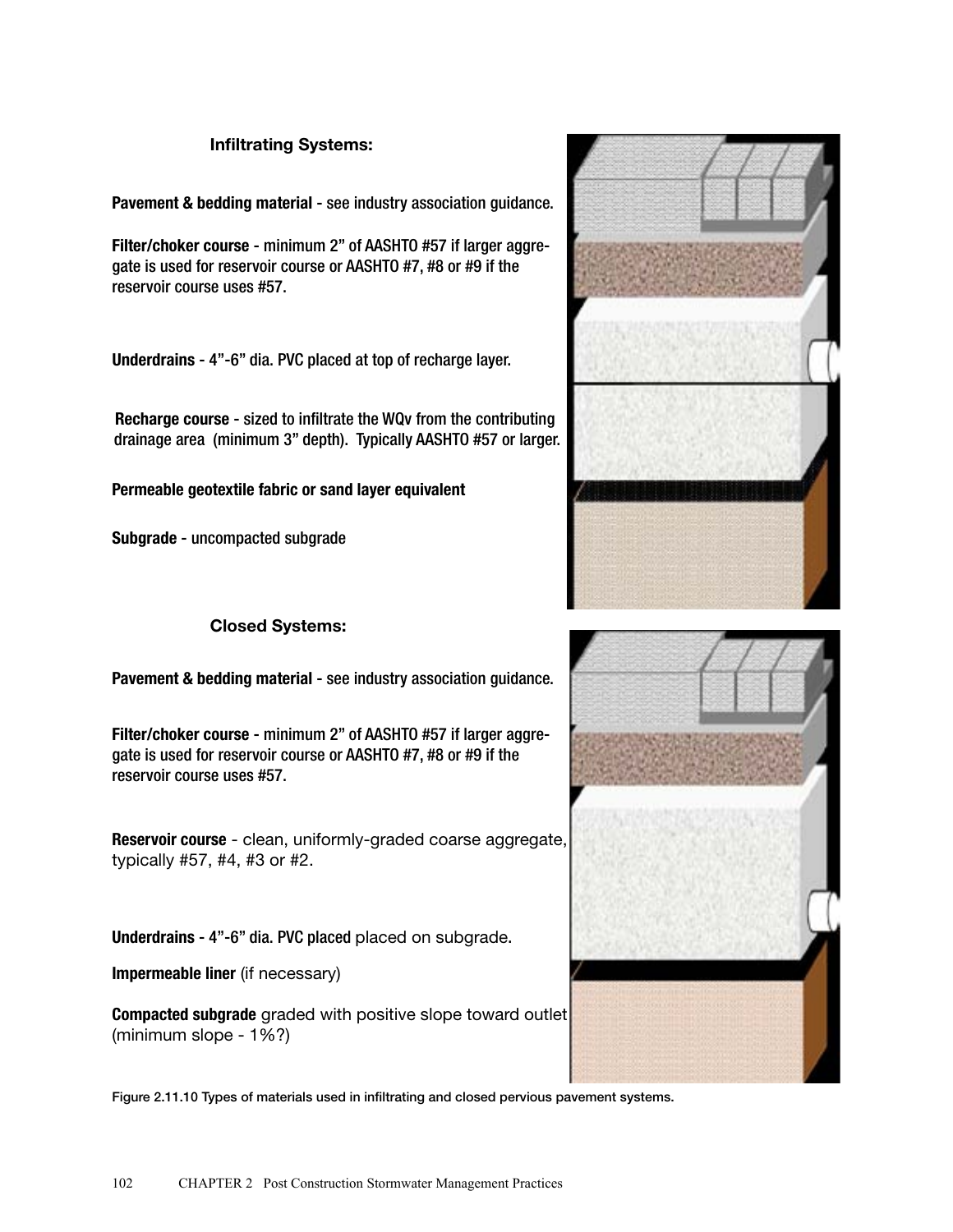*Subgrade Preparation -* The subgrade shall be designed to carry the desired traffic load. Check the appropriate industry association or manufacturer's specifications for compaction requirements. Design infiltration rates must be adjusted to account for intended and unintended subgrade compaction.

*Subgrade Soil/Aggregate Base Interface -* For open (infiltrating) systems on finetextured soils a geotextile should be placed between the native soil and the aggregate base<sup>6</sup>. The geotextile limits the migration of fines, limits the settling of aggregate into the underlying soil, and helps to distribute surface loads.

For infiltrating systems, given the soil characteristics of the native soil, alternative materials such as a layer of clean sand may be placed in lieu of a geotextile on top of the native soil layer to provide adequate separation between the native soil and aggregate base in an open system (UNHSC. 2009).

For closed systems, an impermeable liner shall be placed between the native soil and the aggregate base using standard measures to prevent puncture of the geomembrane (e.g., smooth subgrade, sand bedding, geotextile). Prevent lateral flow by bringing the impermeable liner to the surface or by securing the liner to a cut-off or perimeter wall making sure that the outlet pipe and any other penetrations of the liner are adequately sealed. An impermeable liner should be used for pervious pavement systems for:

- all sites over contaminated (or potentially contaminated) soils
- sites with high pollution potential source areas
- sites with slip prone soils
- sites in source water protection areas

A closed system may also be used to prevent saturation of the underlying soil for structural reasons; consult a geotechnical engineering or pavement design engineer to determine whether a closed system is required based on soil conditions.

*Perimeter Barrier:* Some paving materials will be prone to lateral movement unless secured against a perimeter barrier. This may be a cut stone or concrete barrier or a manufactured edge restraint. Concrete barriers at the surface grade or as a raised curb can also serve as a way to secure the impermeable liner in non-infiltrating systems to prevent lateral flow between cells in a sloping situation. Where open graded subbase material will be place against conventional road base material or soils, some type of barrier is probably needed to prevent migration of fines into the permeable pavement subbase and movement of water into the conventional road base.

*Aggregate Bed -* The underlying aggregate bed is typically 8-36 inches deep and is a function of structural requirements, stormwater storage requirements, frost depth considerations, site grading, and anticipated loading. Several sizes of aggregate may be required for pavement bedding, choker courses, or stormwater storage. It is critical the aggregate be uniformly graded, clean washed, and contain a significant void content. A range of aggregate sizes has been used successfully in pervious pavement projects. Choice of aggregate(s) will depend on structural requirements, local availability, and cost. Check the appropriate industry association or manufacturer's specifications for specific aggregate requirements.

<sup>6</sup> UNHSC, 2009. UNHSC Design Specifications for Porous Asphalt Pavement and Infiltration Beds. Revised October, 2009. University of New Hampshire Stormwater Center, Durham, NH. http://www.unh.edu/erg/cstev/pubs\_specs\_info.htm.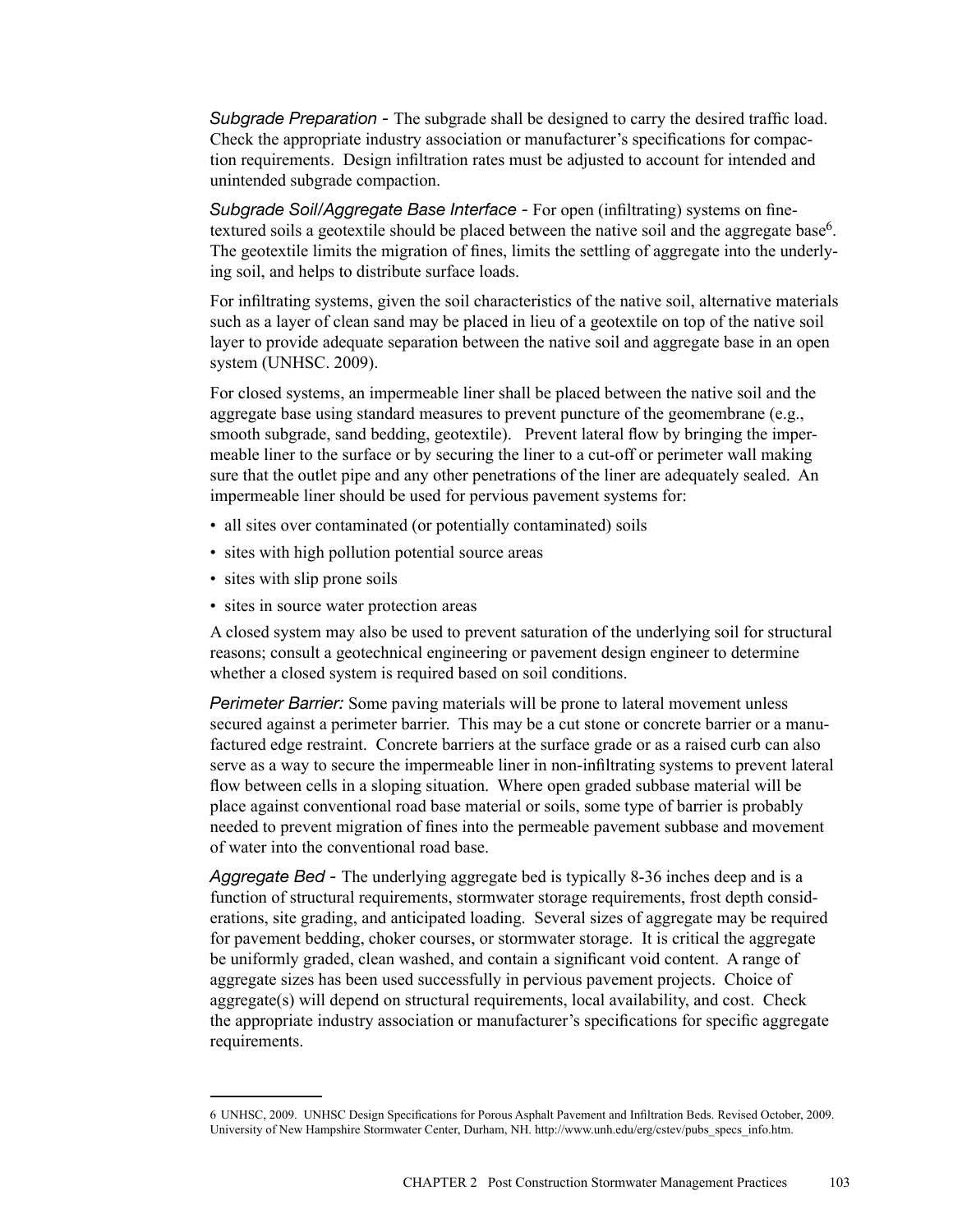*Underdrains and observation well -* Most pervious pavement systems should be designed with an underdrain system to efficiently drain the system during larger events. To avoid damage to the pavement layer, water within the subsurface stone storage bed should only rise to the level of the pavement surface in extremely rare events based on the risk tolerance of the engineer, owner or MS4 (we recommend a minimum of the 10-yr, 24-hr event). Underdrains should be installed with a minimum slope of 1% and capped at dead ends of drains. For pervious pavement areas of at least 10,000 square feet, at least one observation/cleanout standpipe should be installed near the center of the pavement and shall consist of rigid 4 to 6 inch non-perforated PVC pipe. This should be capped flush with or just below the top of pavement elevation and fitted with a screw or flange type cover. Portions of the underdrain system within 1 foot of the outlet structure should be solid and not perforated.



Figure 2.11.11 Commonly used stone for choker and reservoir layers (not to scale).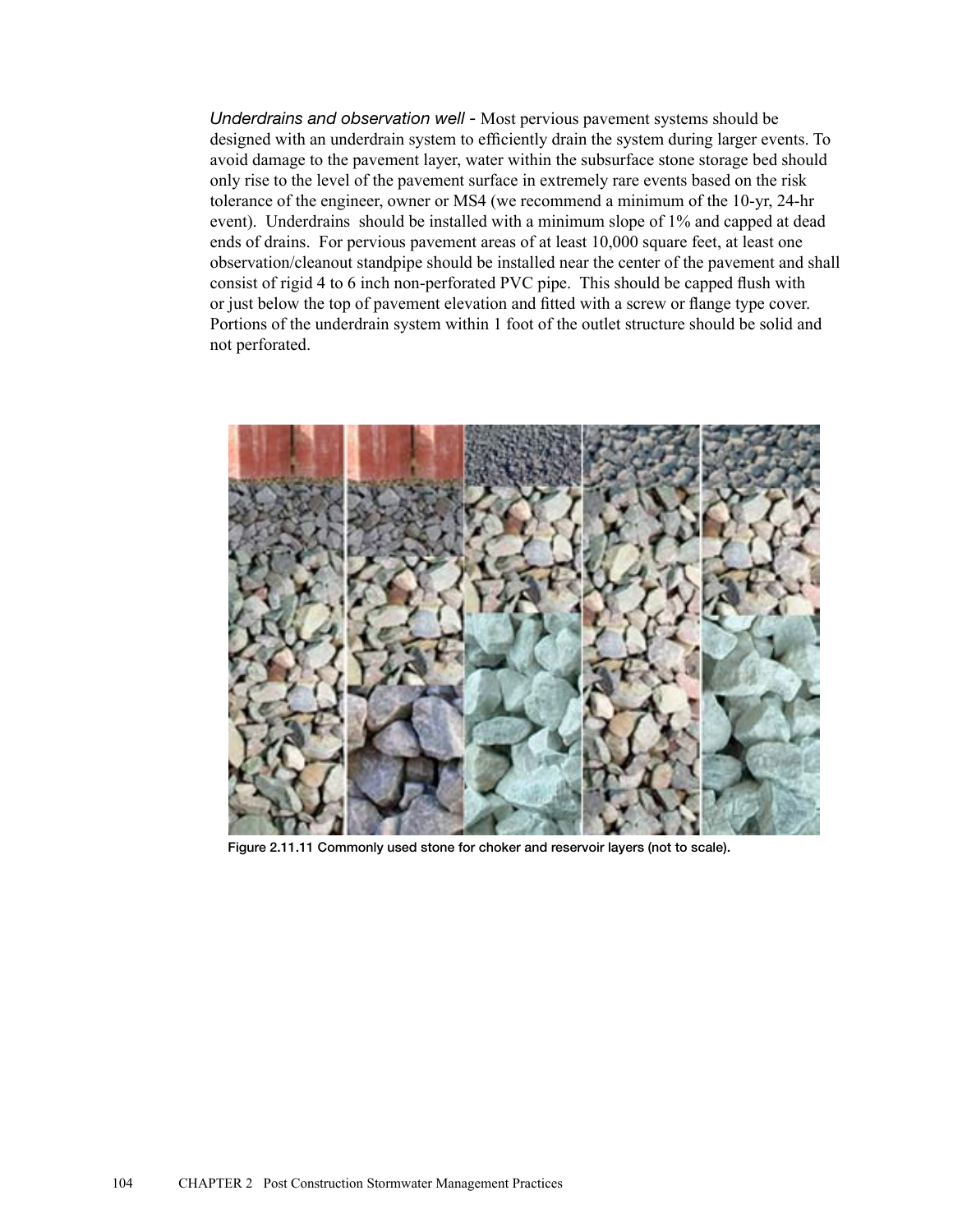## **Construction**

Any non-traditional stormwater practice presents challenges during the construction phase that require extra attention to plan detail (both for the design engineer and the contractor) and benefit from construction oversight by the design engineer or others with intimate knowledge of system design and function. Infiltrating pervious pavement systems increase complexity by striving to maintain infiltration capacity while ensuring structural integrity. For these systems, the design engineer should provide additional detail or requirements that protect or assure design infiltration capacity, and this capacity should be confirmed with field measurements during construction.

*Acceptable Conditions for Initiating Construction -* Construction of the pervious pavement shall begin only after all the contributing drainage area has been stabilized with vegetation or the planned cover in order to prevent contamination with sediments. Do not construct the pervious pavement practice in rain or snow. Construction of any infiltration BMP should be completed during a window of dry weather - excess compaction or smearing of the subgrade will ensure failure of the stormwater functions of the practice and threaten non-compliance with local or state requirements.

*Erosion, Sediment and Runoff Controls -* Keeping sediment out of this practice is critical. Rigorous installation and maintenance of erosion, sediment and runoff control measures should be provided to divert runoff and to prevent sediment deposition on the pavement surface, the subgrade or within the stone bed. A non-woven geotextile may be folded over the edge of the pavement to reduce the likelihood of sediment deposition. Any construction materials that are contaminated by sediments must be removed and replaced with clean materials (CSN, 2010). Surface sediment should be removed as soon as possible using a vacuum sweeper.

*Clearing and Excavation -* Clear and excavate the area for pavement and base courses in a manner that maintains the infiltrative capacity to the greatest extent possible (Brown, 2010). First insure plans detail staging of work in order to maintain the infiltrative capacity of the subgrade soils. Compaction of the subgrade soils will be increased by working in wet conditions, allowing construction equipment to work or travel across the area and by smearing the final soil surfaces during excavation. Final grade of the bed should be level for infiltrating systems, while closed or lined systems should have positive drainage to the outlet. To protect and maintain subgrade infiltrative capacity (adapted from Brown, 2010):

- Do not all allow excavation in wet conditions or if wet weather is forecasted for the construction period or before the area can be filled. Excavate in dry soil moisture conditions and avoiding excavating immediately after storms without a sufficient drying period.
- Do not allow equipment or haul routes to cross the planned pavement area, especially once excavation has begun.
- Station and operate excavating equipment from outside the planned pavement area or from unexcavated portions of the area using an excavation staging plan (see figure 2.11.12).
- Leaving 6 to 12 inches of undisturbed soil above the subgrade elevation if geotextile and base material placement will be delayed.
- Dig the final 9-12 inches by using the teeth of the excavator bucket to loosen soil so as not to smear the sub grade soil surface. Grading of the bottom (subgrade) surface of the practice with construction equipment should be avoided. Final grading or smoothing of the bottom should be done by hand.
- Avoid allowing water to pond in bottom of cuts.

Figure 2.11.12 Stage excavation in order to avoid compaction.

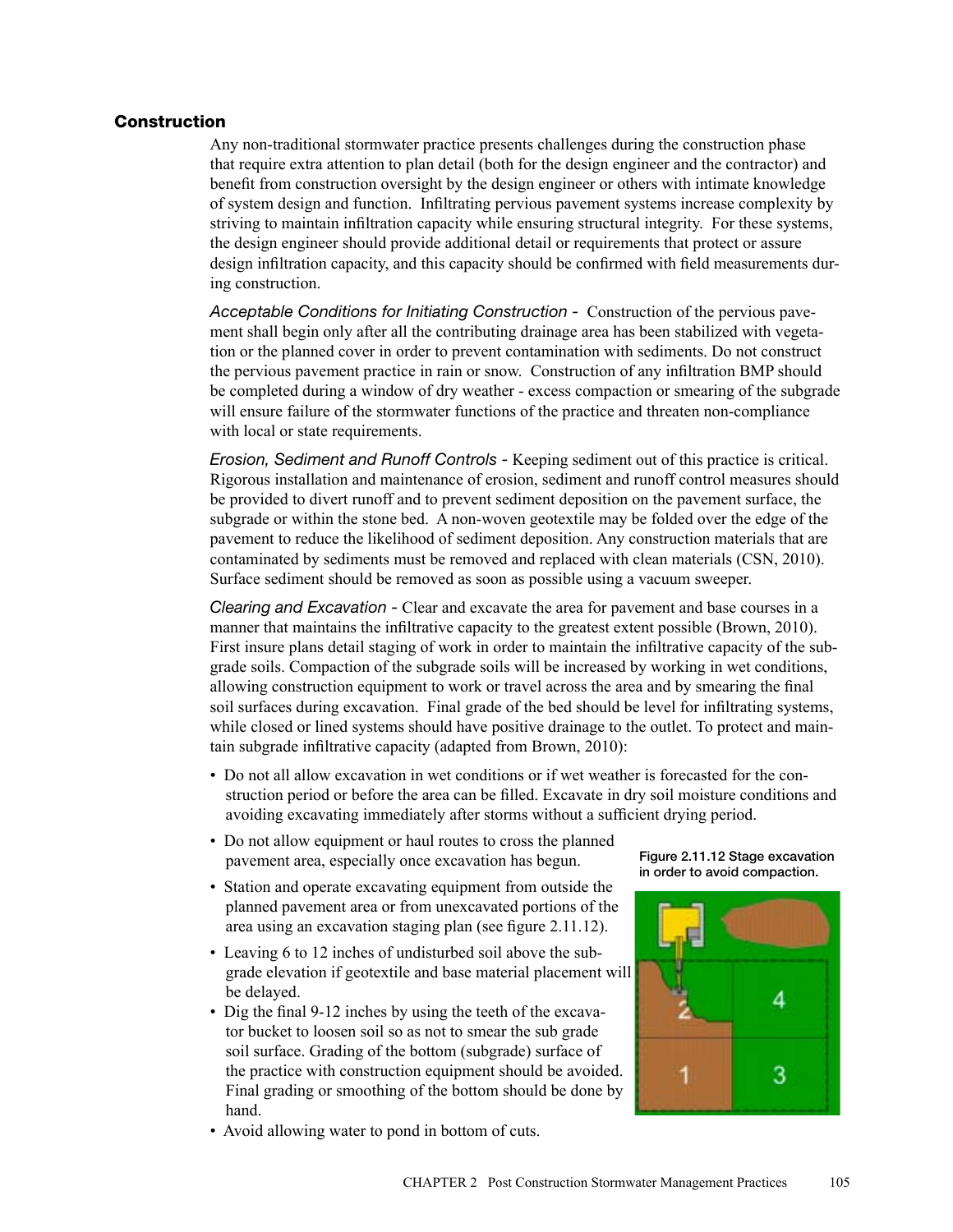- Areas that have been allowed to trap sediment must have sediment removed and be allowed to dry before final excavation down to the subgrade elevation. Any accumulation of sediments on the finished subgrade should be removed with light equipment and the subgrade surface lightly scarified with hand tools. \*Very important note: limit breaking natural soil structure (especially for clayey-silty soils) or risk adversely impacting the infiltrative capacity of the subgrade.
- Finally, before placing geotextile and base aggregate, the final subgrade infiltration rate must be measured for infiltrating systems and reported to the local stormwater authority.

Place geotextile or planned filter material on the uncompacted subgrade and place geotextile up and over the sides of the excavated area. Place geotextiles so that there is a minimum of 16 inches of overlap between subsequent rolls of fabric (see manufacturers recommendation) and a minimum of four feet of material beyond the sides of the excavation. Secure geotextile so that it will not move or wrinkle as aggregate is placed. Some designers may use an alternative filter material such as sand and/or pea gravel between the base aggregate (reservoir layer) and the subgrade soils instead of geotextile (see e.g., UNHSC, 2009). Non-infiltrating designs may compact the subgrade and replace the geotextile with a suitable impermeable lining. Excess fabric (beyond the excavation) should not be trimmed until there is no possibility of sediment entering the pavement area.

Place reservoir course of aggregate and underdrain system. For infiltrating systems, plans will dictate the depth of aggregate to be placed beneath the underdrain system, although this generally exceeds 3 inches. Underdrains should be installed with a minimum slope of 1%. Dead ends of pipe underdrains shall be closed with a suitable cap placed over the end and held firmly in place. For pervious pavement areas of at least 10,000 square feet, at least one observation/cleanout standpipe shall be installed near the center of the pavement and shall consist of rigid 4 to 6 inch non-perforated pvc pipe. This should be capped flush with or below the top of pavement elevation and fitted with a screw or flange type cover. Portions of the underdrain system within 1 foot of the outlet structure should be solid and not perforated.

Moisten and spread 4-12 inch lifts of the washed stone aggregate comprising the reservoir layer. Place and spread lifts of stone without driving on the subgrade and being careful not to damage drainpipes, connections or observation wells. Place at least 4 inches of additional aggregate above the underdrain. The aggregate layer should be lightly compacted, although industry references vary on the degree and number of passes with a roller. The Interlocking Concrete Pavement Institute (ICPI, 2007; LID, ) specifies making 2 passes with a roller in vibratory mode and at least 2 passes in static mode until there is no movement of the stone, while the National Asphalt Pavement Association recommends compacting each lift with a light roller or vibratory plate compactor. Do not crush the aggregate with the roller.

Install filter/choker layer (and bedding layer if used). This course transitions from a larger aggregate size of the subbase to a size that will fill large voids and provide a smooth surface for the pavement layer. Its use depends upon the size of the aggregate course below. For pervious concrete and porous asphalt, AASHTO No. 57 may be used for the reservoir layer and in the layer transitioning to pavement. For interlocking pavers, a smaller size aggregate will be used as a filter layer and also as a bedding layer. These layers should be spread, leveled and compacted to their designed thicknesses.

Install paving materials. Install the planned paving materials in accordance with manufacturer or industry specifications for the particular type of pavement, whether pervious concrete, porous asphalt (Hansen, 2008; Jackson, 2007), interlocking pavers or grid pavers.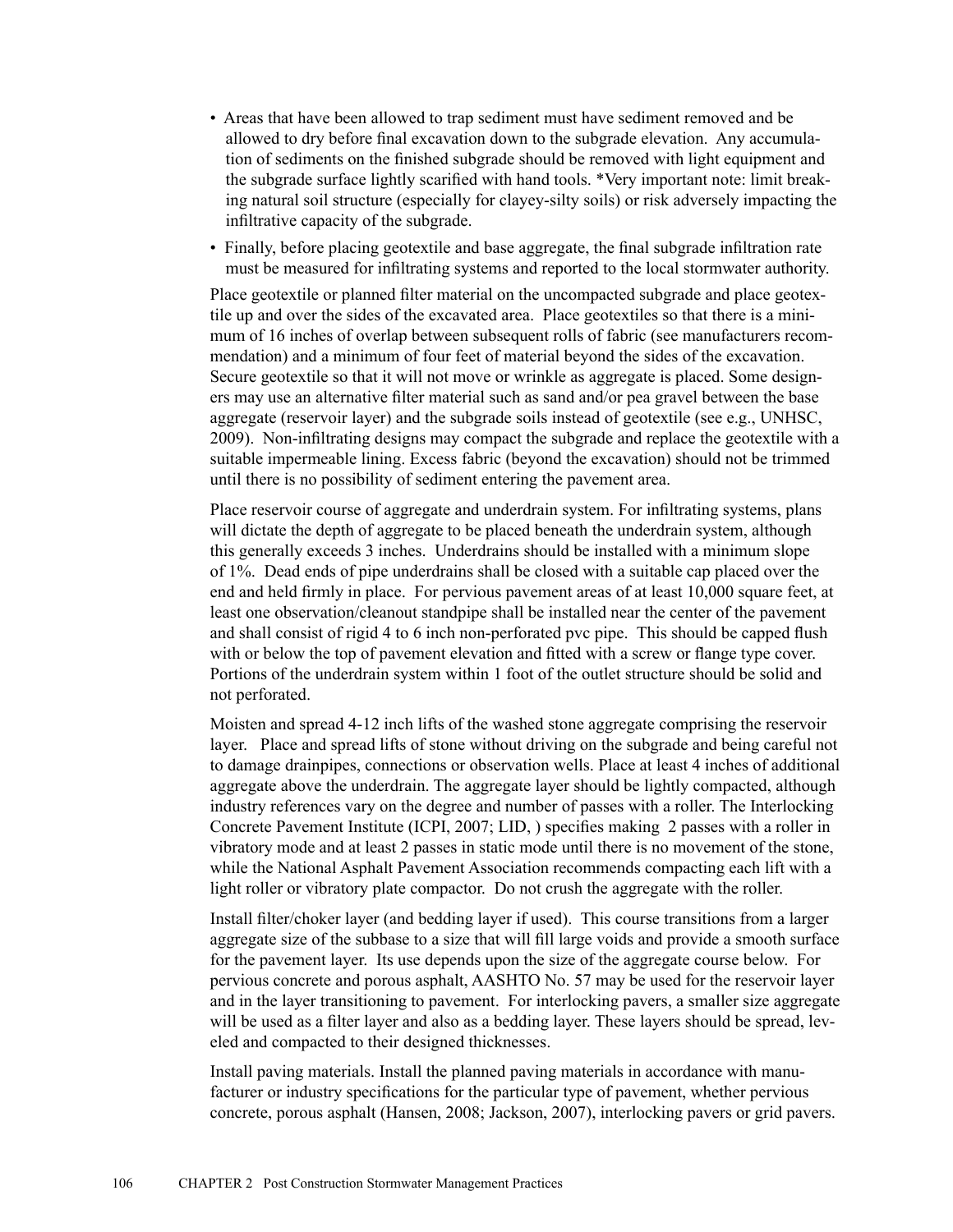#### Maintenance

Pervious pavements require maintenance to provide stormwater benefits over a long time period. Because pervious pavements convey water through the pavement and also effectively trap fine materials, the majority of maintenance efforts will be to keep the system permeable (unclogged) and to manage pollutants such as salts that might effect groundwater. Therefore regular inspection will evaluate whether the surface and the bed of the pavement are functioning as intended. In other words, water should continue to move through the pavement, not pond into the pavement layer, and drain from the reservoir layer in sufficient time. Maintenance of the pavement will remove fine materials as they collect in the surface and prevent winter deicing materials from being overused or clogging the system.

Effective management includes educating the property owner, landscapers, maintenance staff, snow removal personnel and general users. In this regard, an operation and maintenance plan, signage, maintenance agreements, and contracts will serve as important points of reference for these audiences. Each document should reflect the appropriate actions to take and those to avoid for the appropriate audience. For example, landscaping personnel that work adjacent to the pavement area should be required to keep landscaping materials, such as soil, mulch or plants off the pavement and to use adequate sediment control and/or stabilization for bare areas. Snow removal, pavement repair and similar contracts should include notes regarding appropriate and inappropriate actions regarding the pervious pavement area. Because pervious pavements will be maintained and managed differently than traditional pavements, signage at pervious pavement installations is recommended. This will promote its prolonged use and prevent conventional pavement management from damaging the system. An example of this includes preventing seal coating of porous asphalt or allowing snow to be stockpiled on a pervious pavement.



Figure 2.11.13 Examples of signage that might be used to protect pervious pavements.

An operation and maintenance plan should be prepared by the designer and provided to the owner and the stormwater authority as well as the property manager and maintenance personnel. An operation and maintenance plan for pervious pavement should detail specific actions that must be performed and their timing and/or frequency. It also describes potential damaging actions and measures to take to prevent damage to the pervious pavement. The operation and maintenance plan should also provide detailed information regarding the observation well and the depth or elevations of the underdrain system and outlet, so that the water levels under the pavement can be monitored and compared to the designed function of the system. The operation and maintenance plan should provide the normal drain time (hours) of the pavement.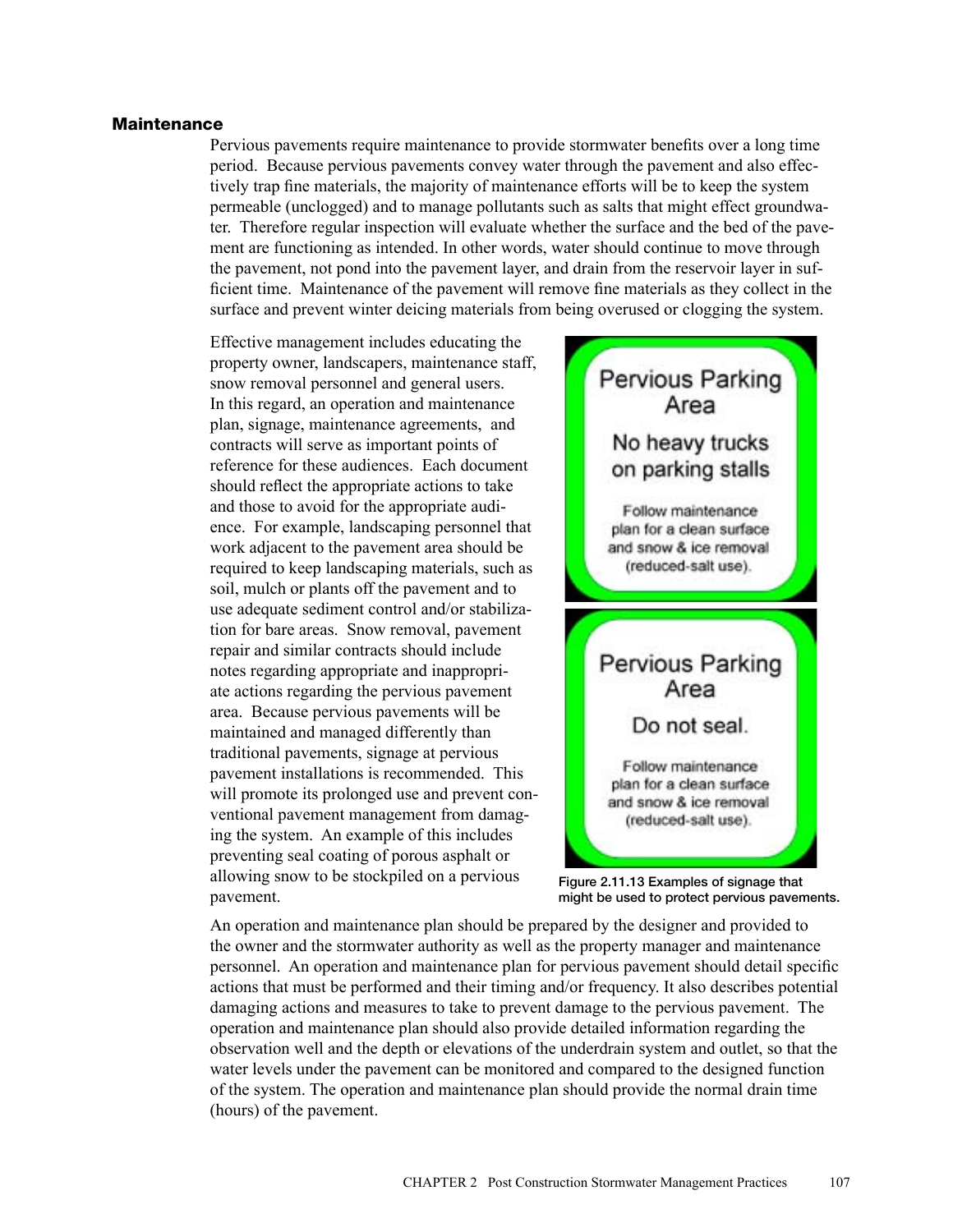### *Three main strategies dominate pervious pavement operation and maintenance:*

*Prevent clogging of the pavement and regularly remove accumulated fines.* Vacuum sweeping is necessary to remove grit, leaves and other debris collecting at the pavement surface. This should be done two to four times a year. Times that especially will have an accumulation of material include after winter snow melt and after leaf drop in the fall. Vacuums used on paver systems with bedding material should be able to remove sediments and organic matter without removing the bedding aggregate. If bedding aggregate is removed, it should be replaced. Preventing clogging also involves managing adjacent vegetated and landscaped areas. These area should be maintained in healthy vegetation. Soil, mulch and other landscaping materials should never be stored or stockpiled directly on the pavement. Construction equipment should not be driven over or stored on the pavement.

*Snow and Ice Removal.* No sand or cinders should be used on pervious pavements. Instead winter maintenance should focus on timely snow plowing and judicious use of deicing materials. Deicing materials present a problem in any pavement system due to their solubility and history of building up to levels that are toxic to plant and animal life. In pervious pavements, high salt use has an increased potential of reaching groundwater sources, but case studies of pervious pavements have shown a reduced need for deicing material to be applied to pervious pavements due to the effects of a warmer subbase. The operation and maintenance plan should provide guidelines for reduced salt use responsive to the actual ice on the pavement rather than typical rates applied on conventional pavements in the Midwest. Snow should not be stockpiled on the pavement. The operation and maintenance plan should show where snow will be pushed or stockpiled during plowing. The operation and maintenance plan should detail the blade depth that plow operators should use, because in some instances, such as grid pavements, snow plow operators may need to raise the blade slightly to avoid dislodging the surface. In every case, care should be taken with snow plowing to keep from gouging the pavement or dislodging aggregate or pavers.

*Repair pervious pavements appropriately.* Areas may be repaired using the same treatment as the original pervious pavement application or, in the case of porous asphalt or pervious concrete, small areas (not the lowest area on a sloping section) can be replaced with standard (impermeable) pavement. In that case the stone bed of the entire pavement will continue to provide storage and infiltration as designed. In no case should seal coats or new impermeable pavement layers be applied, as is typical in traditional asphalt pavements.

# Inspection Items. The following are suggested items for inspection and are adapted from CSN, 2010:

- •Using the observation well, observe the rate of drawdown in the practice. Measure the water level in the observation well following a storm event exceeding one half inch of rainfall. This should be done immediately after the storm, recording the precipitation amount, the time of the measurement and the water level in the well. Observe and record the water level after 24, 48 and 72 hours. Actual expected performance will depend on the soils and the intended performance of the design. If the subgrade soils were hydrologic soil group D, there may still be water standing in the reservoir layer after 48 or 72 hours. There should not be standing water above the elevation of the underdrain, and this would indicate problems with the outlet or underdrain system being clogged. Assess potential clogging of the subgrade soils and geotextile by comparing the actual drawdown rate to the intended or design performance of the reservoir layer.
- •Observe the pavement surface during and after rain for evidence of ponding, deposited sediments, leaves or debris. Address any signs of clogging or accumulated fine material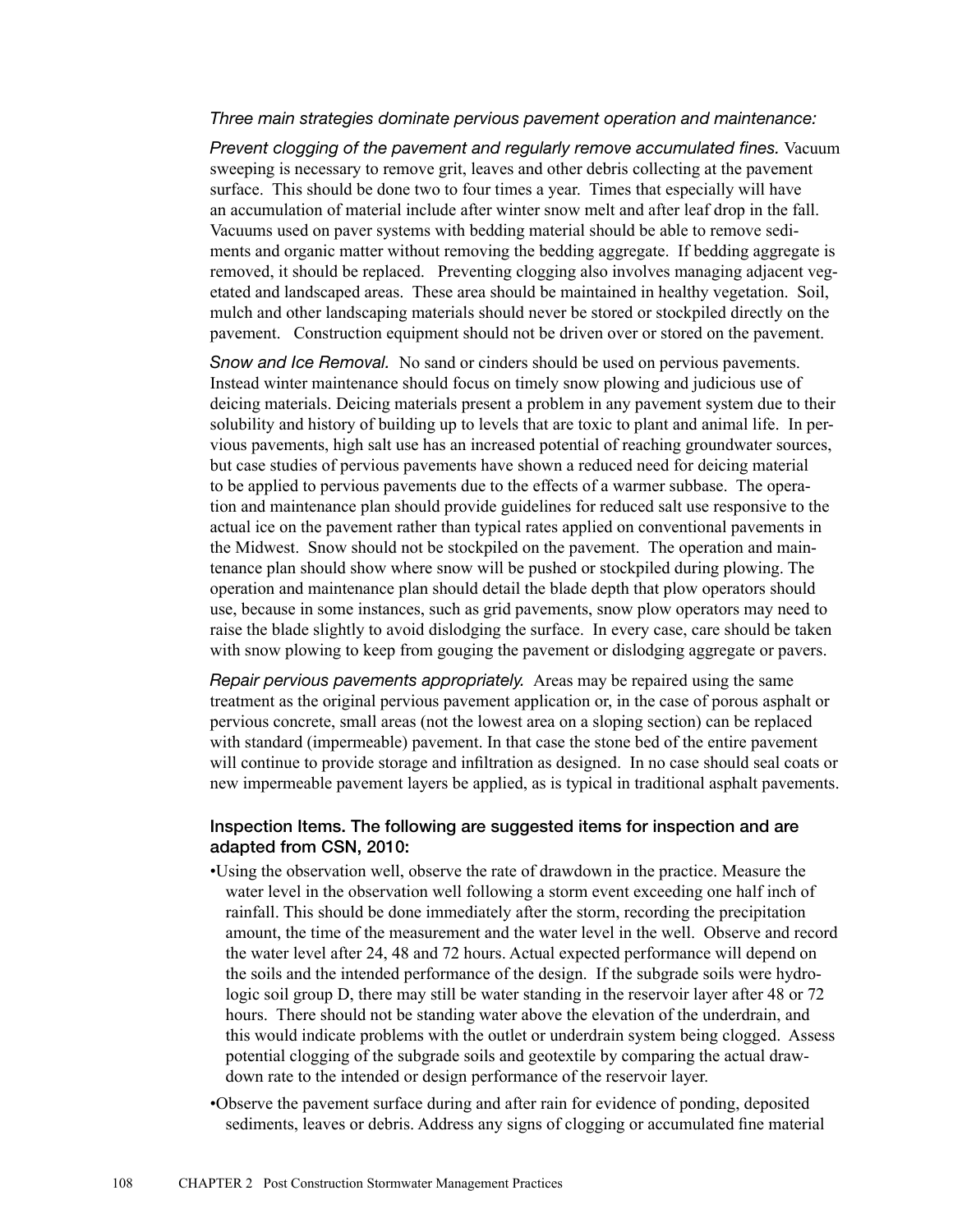by performing vacuum maintenance.

- •Inspect the structural integrity of the pavement surface for damage such as missing infill material or broken pavers, spalling, rutting, or slumping of the surface. Any adversely affected areas should be repaired as soon as possible.
- •Check contributing impervious areas and their associated pretreatment or runoff control structures for sediment buildup and structural damage. Remove sediment as needed.
- •Inspect adjacent and contributing drainage area for sources of sediment or areas that may need better stabilization with erosion control.

| <b>Typical Maintenance Activities</b>                                                                                                              | <b>Anticipated Schedule</b>              |
|----------------------------------------------------------------------------------------------------------------------------------------------------|------------------------------------------|
| Avoid sealing with construction sediments                                                                                                          | During construction & long-term          |
| Water vegetated grid pavement areas and adjacent veg-<br>etated areas to ensure good growth                                                        | As necessary during first growing season |
| Avoid sealing or repaving with non-porous materials                                                                                                | Long-term                                |
| Clean pavement to ensure pavement is free of debris and<br>sediments                                                                               | As needed (at least twice a year)        |
| Check to see that pavement dewaters during large storms<br>and does not pond into surface (check observation well<br>for appropriate water levels) | After large storms                       |
| Inspect upland and adjacent vegetated areas. Seed &<br>straw bare areas.                                                                           | As needed                                |
| Inspect pavement surface for structural integrity and<br>areas in need of repair. Repair as needed.                                                | Annually                                 |

Table 2.11.7: Typical maintenance activities for permeable pavement (adapted from WMI, 1997)

#### **References**

Adams, M.C. 2003. Porous Asphalt Pavement with Recharge Beds: 20 Years and Still Working. Stormwater Magazine, May-June 2003.

Brown

Cahill, T.H. 2000. A Second Look at Porous Pavement/Underground Recharge. Article 103 in T.R. Schueler and H.K. Holland (eds.), The Practice of Watershed Protection. Center for Watershed Protection, Ellicott City, MD.

Cahill, T.H., M. Adams, and C. Marm. 2005. Stormwater Management with Porous Pavements. Government Engineering, Mar-Apr 2005, pp14-19.

CSN (Chesapeake Stormwater Network). 2010. Permeable Pavement, Version 1.7. Draft VA DCR Stormwater Design Specification No. 7. Chesapeake Stormwater Network, Baltimore, MD. http://www.chesapeakestormwater.net/all-things-stormwater/permeablepavement-design-specification.html Accessed July 15, 2010.

Dierkes, C., A. Holte, and W.F. Geiger. No Date. Heavy Metal Retention within a Porous Pavement Structure. Department of Civil Engineering, Urban Water Management, University of Essen, Essen, Germany.

Diniz, E.V. 1980. Porous Pavement, Phase I - Design and Operational Criteria. EPA-600/2-80-135. U.S. Environmental Protection Agency, Municipal Environmental Research Laboratory, Edison, NJ.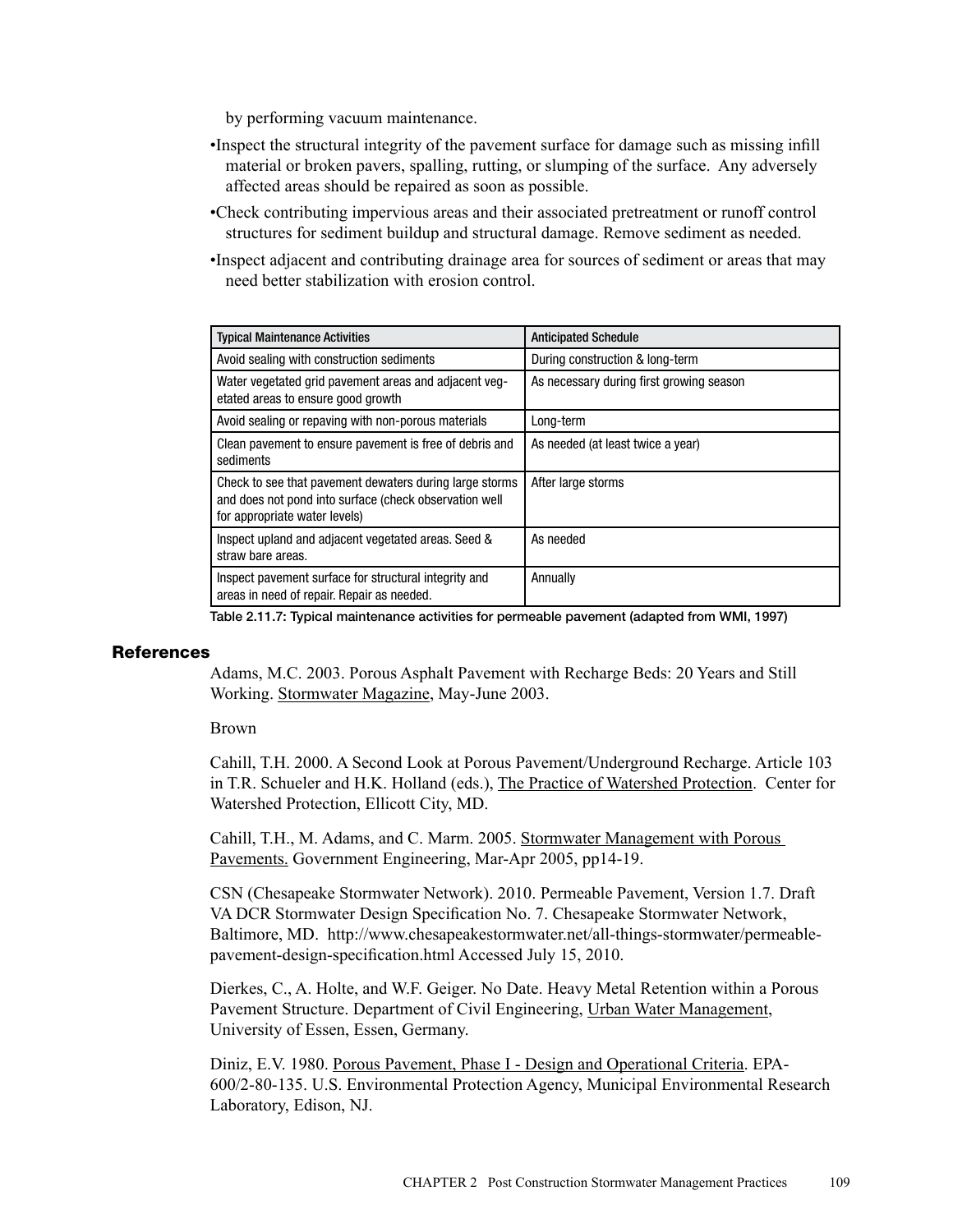Ferguson, B. 2005. Porous Pavements. Taylor & Francis, Boca Raton, FL.

Floyd, R.P. 1978. Geodetic Bench Marks. NOAA Manual NOS NGS 1, National Geodetic Survey, National Oceanic and Atmospheric Administration, Rockville, Md.

Gray, D. 2002. Optimizing Soil Compaction and Other Strategies. Erosion Control, Sept-Oct 2002.

Hansen, K. 2008. Porous Asphalt Pavements for Stormwater Management: Design, Construction and Maintenance Guide. Info Series 131, Revised November, 2008. National Asphalt Pavement Association, Lanham, MD.

Hull, D.N. 1999. Mapping Ohio's Karst Terrain. Ohio Geology, 2: 1-7.

Hunt, W. and K. Collins. 2008. Permeable Pavement: Research Update and Design Implications. North Carolina Cooperative Extension Service Bulletin, Urban Waterways Series, AG-588-14. North Carolina State University. Raleigh, NC.

ICPI. 1995 (Rev. 2004). Structural Design of Interlocking Concrete Pavement for Roads and Parking Lots. ICPI Tech Spec Number 8. Interlocking Concrete Pavement Institute, Washington, DC.

ICPI. 1999 (Rev. 2006). Concrete Grid Pavements. ICPI Tech Spec Number 8. Interlocking Concrete Pavement Institute, Washington, DC.

ICPI. 2008. Permeable Interlocking Concrete Pavement: A Comparison Guide to Porous Asphalt and Pervious Concrete. Interlocking Concrete Pavement Institute, Washington, DC.

Institute for Transportation, 2009. Iowa Statewide Urban Design Standards Manual, Chapter 2J-1 General Information for Permeable Pavement Systems. Version 3; October 28, 2009. Ames, Iowa. http://www.intrans.iastate.edu/pubs/stormwater/Design/2J/Part%20 2J%20-%20Pavement%20Systems.pdf Accessed September 1, 2010.

Leming, M.L., H.R. Malcom and P.D. Tennis. 2007. Hydrologic Design of Pervious Concrete. Portland Cement Association, Skokie, IL.

NWS, NOAA Atlas 14, Vol. 2, Precipitation Frequency Data Server, 2004.

NRMCA. 2004. Freeze-Thaw Resistance of Pervious Concrete. National Ready Mixed Concrete Association, Silver Spring, MD.

ODNR. 1980. Ohio Stormwater Control Guidebook. Ohio Department of Natural Resources, Division of Soil & Water Districts, Columbus. http://www.dnr.state.oh.us/soilandwater/water/urbanstormwater/default/tabid/9190/Default.aspx

ODNR. 1999 (Rev. 2006). Known and Probable Karst in Ohio. Map EG-1, Ohio Department of Natural Resources, Division of Geological Survey.

Ohio EPA, Division of Surface Water, Storm Water General Permit OHC000003.

ORMCA. 2009. Specifier's guide for Pervious Concrete Pavement with Detention. Revised October, 2009. Ohio Ready Mixed Concrete Association, Columbus, OH.

PaDEP. 2006. Pervious Pavement with Infiltration Bed**.** BMP 6.4.1 in Pennsylvania